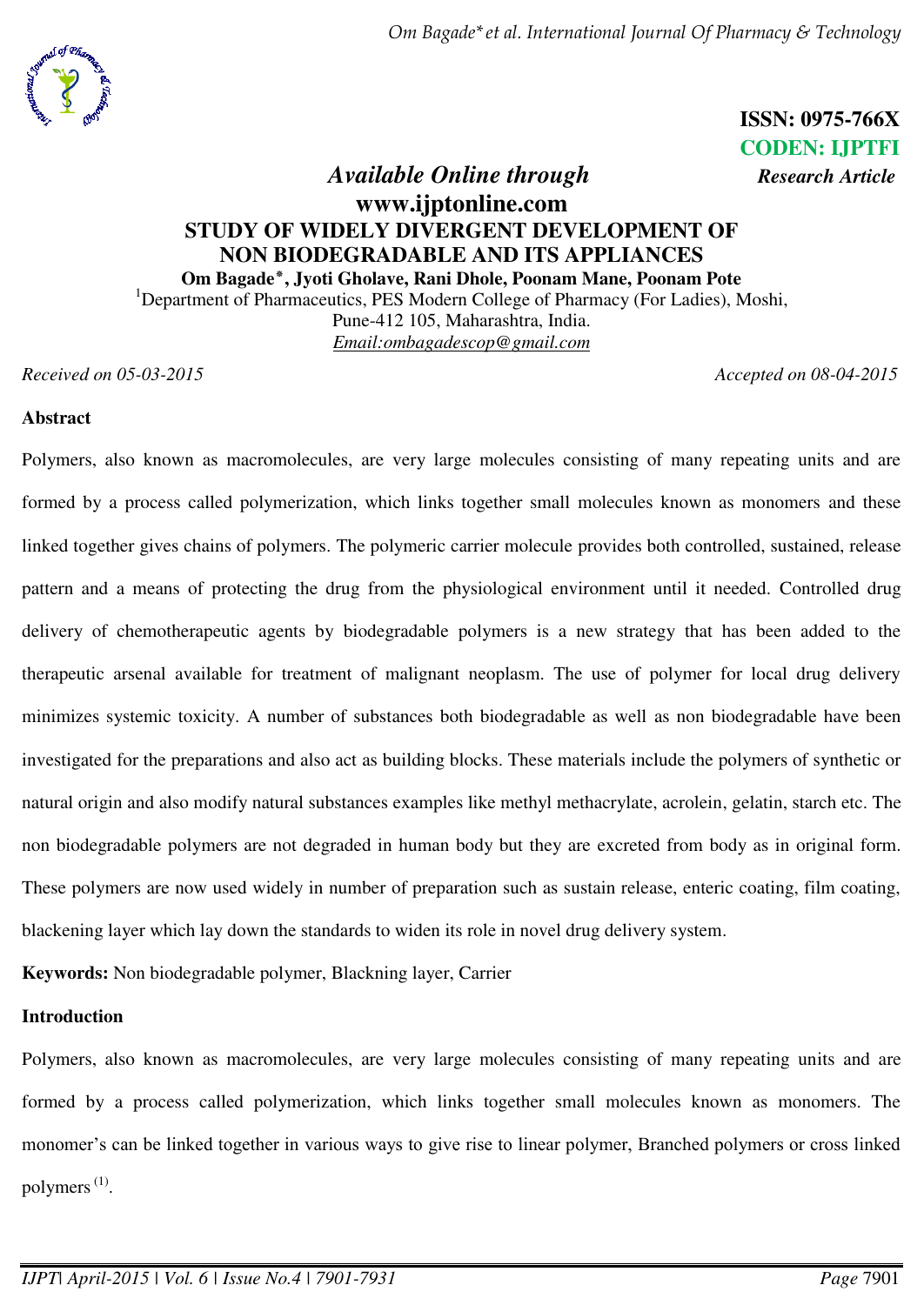### **Classification of polymer:**

The most common way of classifying polymers is to separate them into three groups.

- A) Thermoplastics:
	- i) Crystaline.
	- ii) Amorphus.
- B) Thermosets.
- C) Elastomers.

# **Thermoplastics:**

Molecules in a thermoplastic are held together by relatively weak intermolecular forces so that the material softens when exposed to heat and then returns to its original condition when cooled. Most linear and slightly branched polymers are thermoplastic. All the major thermoplastics are produced by chain polymerization. Thermoplastics have a wide range of applications because they can be formed and reformed in so many shapes. Some examples are food packaging, insulation, automobile bumpers, and credit cards<sup>(2)</sup>.

# **Thermosets:**

A thermosetting plastic, or thermoset, solidifies are irreversibly when heated. Thermosets cannot be reshaped by heating. Thermosets usually are three-dimensional networked polymers in which there is a high degree of crosslinking between polymer chains. The cross-linking restricts the motion of the chains and leads to a rigid material  $(2,3)$ . Thermosets are strong and durable. They primarily are used in automobiles and construction. They also are used to make toys, varnishes, boat hulls, and glues.

## **Elastomers:**

Elastomers are rubbery polymers that can be stretched easily to several times their unstretched length and which rapidly return to their original dimensions when the applied stress is released. Elastomers are cross-linked, but have a low cross-link density. The polymer chains still have some freedom to move, but are prevented from permanently moving relative to each other by the cross-links.

# **Polymerization Method:**

Polymerization method can be broadly classified into two groups:

- a) Polymerization method for chain polymerizations.
- b) Polymerization method for step-growth polymerizations.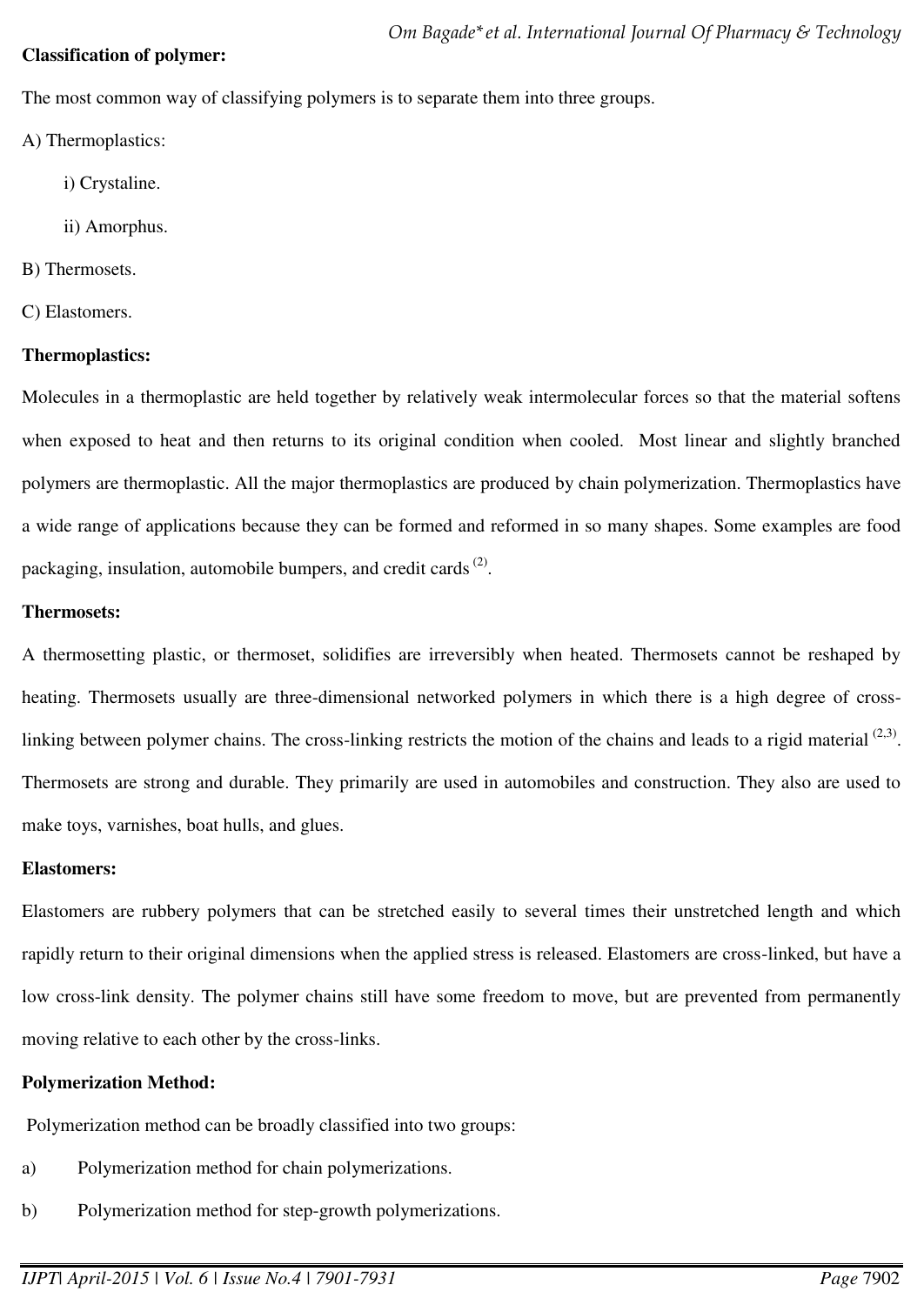*Om Bagade\*et al. International Journal Of Pharmacy & Technology*  **a) Polymerization method for chain polymerizations.** 

- $\triangleright$  Bulk polymerization
- $\triangleright$  Solution polymerization
- $\triangleright$  Suspension polymerization
- $\triangleright$  Emulsion polymerization

### **Bulk Polymerization:**

This process involves the polymerization of neat monomer and two situation can arise. In one the polymer is not soluble in the monomer, so solid polymer precipitate as the polymerization process takes place. In the other the polymer is soluble in the monomer, so the viscosity of the polymer mass increase with time until it is completely converted to solid polymer.

### **Solution Polymerization:**

In this procedure the monomers are dissolved in a suitable solvent and than polymerized. The chosen solvent should be a solvent for both polymer and monomer. Because end product is a solution of polymer in a solvent, stirring throughout the process is possible; thus heat evolved is controlled by means of external cooling. The concentration of monomer in solvent should be adjusted to avoid a excessive viscous final solution $(1,4)$ . The polymer is isolated by either solvent evaporation or precipitation of the polymer solution into a large excess of nonsolvent. Residual solvent is removed from the polymer by heating in a vacuum oven.

## **Suspension Polymerization:**

In this procedure the monomer is dispersed in a dispersing medium, and polymerization occurs in the monomer droplets suspended in a dispersing medium. Although nonaqueous media can be used, water is used almost as a dispersing medium. Suspension polymerizations are used with free radical polymerization where the initiator is dissolved in the monomer, which is than dispersed in water using an emulsifying agent. Polymerization is initiated in the monomer droplets dispersed in the aqueous media. Polymer obtain by this polymerization method are spheres, typically between 0.01-0.5cm in diameter.

**Emulsion Polymerization:** Experimentally, this polymerization procedure is identical to suspension polymerization. But differ in that the initiator is insoluble in the monomer and soluble in water. Because of this difference, the kinetics of the polymerization process is distinctly different. Polymer particle produced by this method are typically 0.1µm in diameter.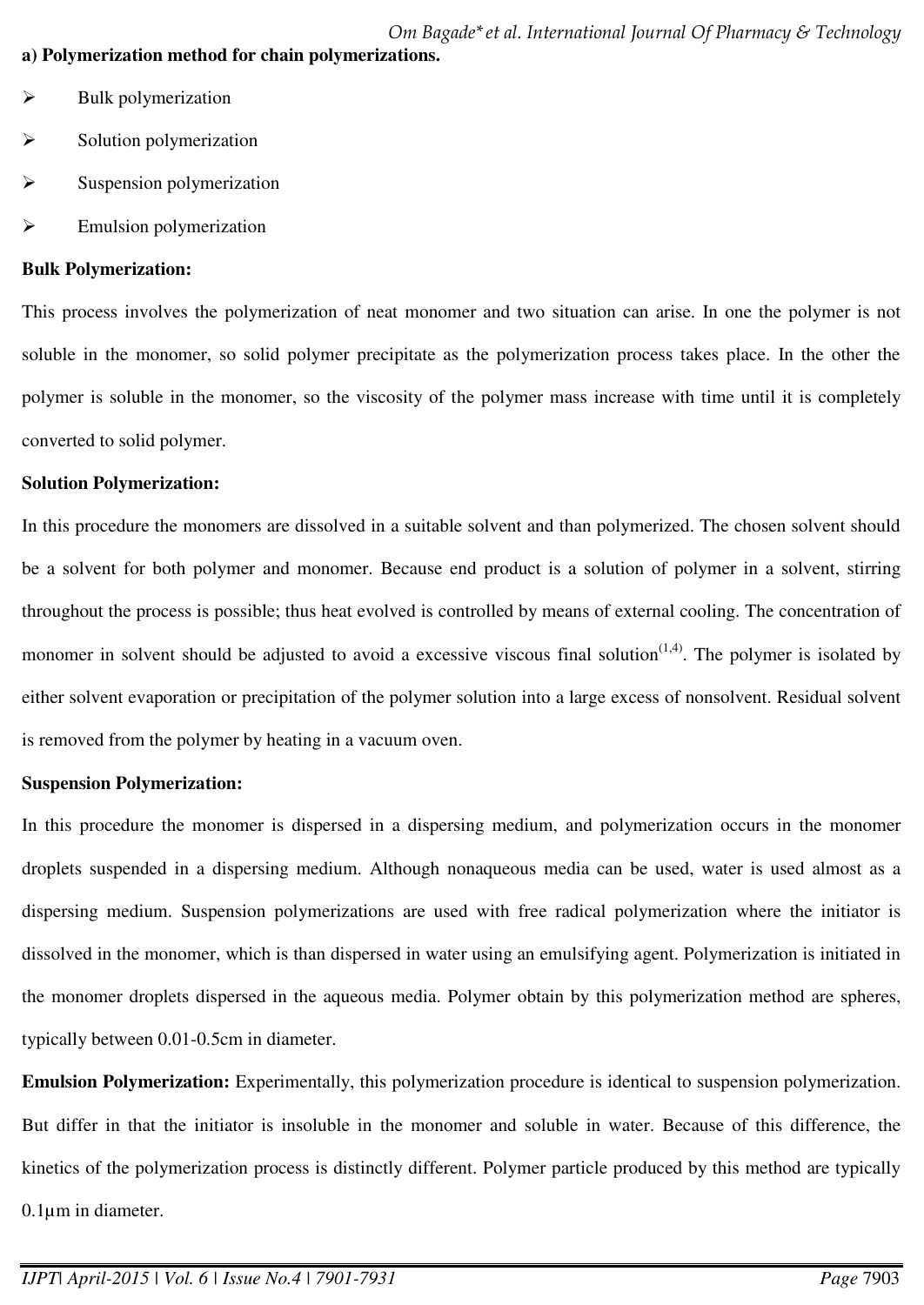# **b) Polymerization method for step- growth polymerization:**

**Bulk Polymerization:** This method is not exothermic, so heat dissipation is not a problem and this method is excellent method.

**Solution Polymerization:** This is also an excellent polymerization method.

# **Interfacial Polycondensation:**

This is a specialized method using two mutually immiscible solvent, each containing one monomer and where the polycondensation reaction occurs at the interface between two solvents  $<sup>(1)</sup>$ .</sup>

# **POLYMER PROPERTIES:**

# **Molecular weight and Molecular weight distribution:**

Because polymerization is a random process, molecule within a given polymer mass will have different molecular weight, and for this reason molecular weight of polymer are described in terms of average molecular weight. The most common molecular weight are the number average molecular weight,  $M_n$ . the weight average molecular weight,  $M_w$  and viscosity average molecular weight,  $M_v$  the ratio of  $M_w/M_n$  is also known as Polydispersity index. For  $M_w/$  $M_n = 1$  the polymer is monodispersed. i.e all polymer molecules within polymer mass have the same molecular weight. Polydispersity depend on the preparative method used to synthesis the polymer.

## **Table 1 Polydispersity index of different polymerization method.**

| <b>Method of polymerization</b> | <b>Polydispersity index</b> |
|---------------------------------|-----------------------------|
| Anionic polymerization          |                             |
| Chain polymerization            | 20                          |
| Step growth polymerization      |                             |

As the molecular weight rises, the magnitude of mechanical property also increases.



**Fig.1 Molecular wt. versus Tensile strength**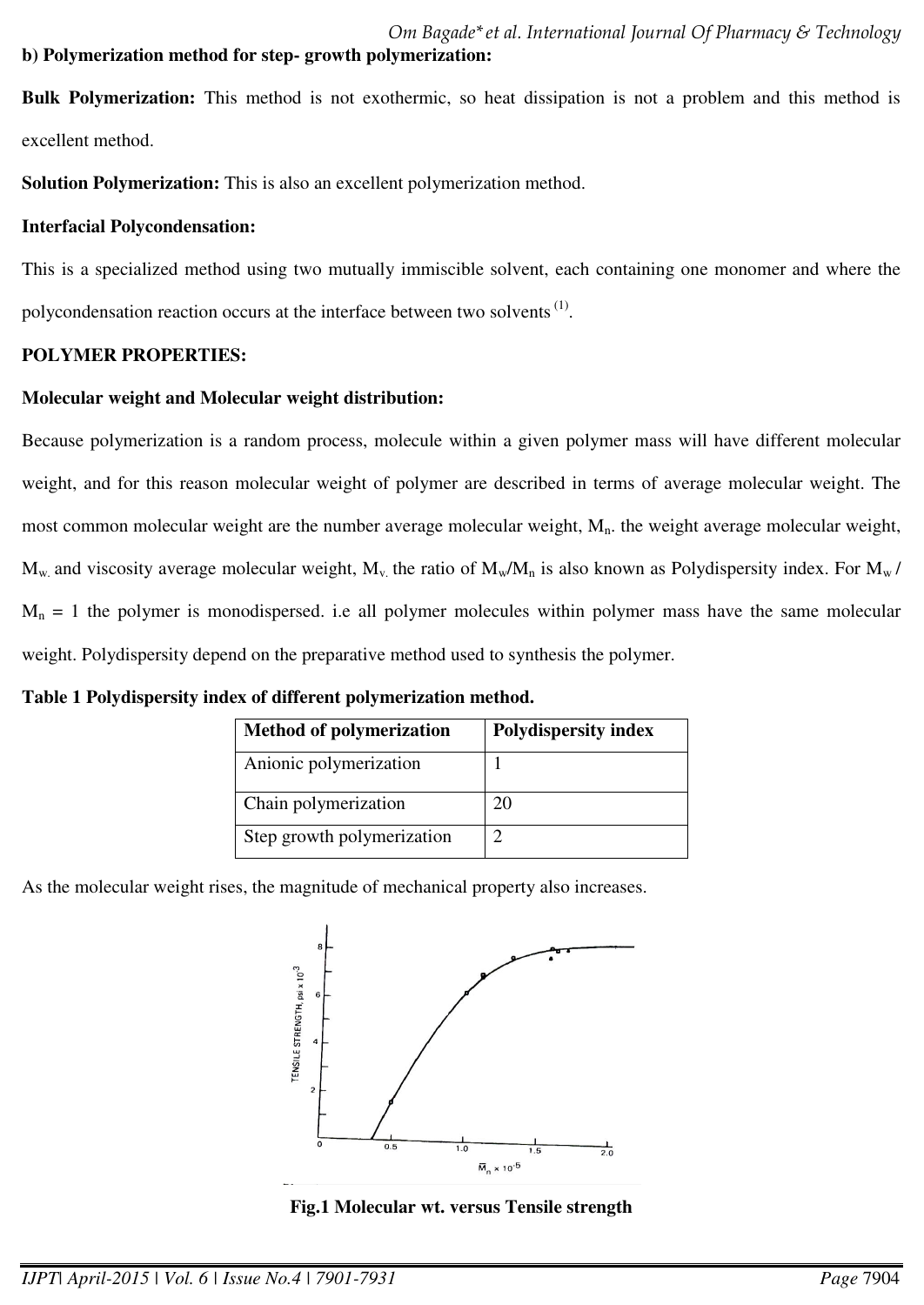In fig.1. Increase in tensile strength of polystyrene with increase in number average molecular weight. Thus polymer with  $M_n=40,000$  has no tensile strength, but as the molecular weight increase the tensile strength increase ultimately level off at  $M_n=150,000^{(1,3)}$ . However, molecular entanglement is also important and appreciable tensile strength cannot be achieved until the molecular weight is high enough for a significant entanglement network to form.

### **Polymer hydrophobicity:**

According to nature of polymer-water interaction polymer can be classified as:

### **Hydrophobic polymer:**

These polymers are essentially water impermeable and when placed in an aqueous environment, will absorb very little water. The amount of absorb water should be less than 5 wt %. Structural parameters that contribute to polymer hydrophobicity, chain stiffness and high degree of Crystallinity  $(1,3)$ .

### **Hydrophilic polymer:**

These are polymers that absorb more than 5 wt % water. structural parameter that contribute to polymer hydrophilicity are chain flexibility, absence of crystallinity, and presence of certain groups such as amino, carboxyland hydroxyl etc.

### **Water soluble polymer:**

Some polymers are freely soluble in water, even though they are of high molecular weight. Ex. Polyvinyl alcohol, polyacrylic acid, polyacrylamide, polyethylene oxide.

## **Hydrogel:**

These are highly hydrophilic or water soluble polymers that have been cross linked by means of covalent bond.

## **Glass transition temperature:**

At low enough temperature, all amorphous polymers exist in a glassy state. In the glassy state, polymers are characterized by their hardness, stiffness and brittleness. As the temperature is raised, polymer undergoes transition, known as glass transition temperature,  $T_{g_n}$  where they changes from a glass to a rubbery elastomer or flexible plastic. This transition takes place over a narrow temperature range  $(1,3)$ . As a consequence of this transition, the polymer undergoes abrupt change in properties. Among these are coefficient of expansion, permeability, heat content, refractive index, and hardness. The glass transition temperature, also known as second order transition, its value is closely related to intermolecular forces and chain stiffness. Above the  $T<sub>g</sub>$  segmental motion of polymer chain take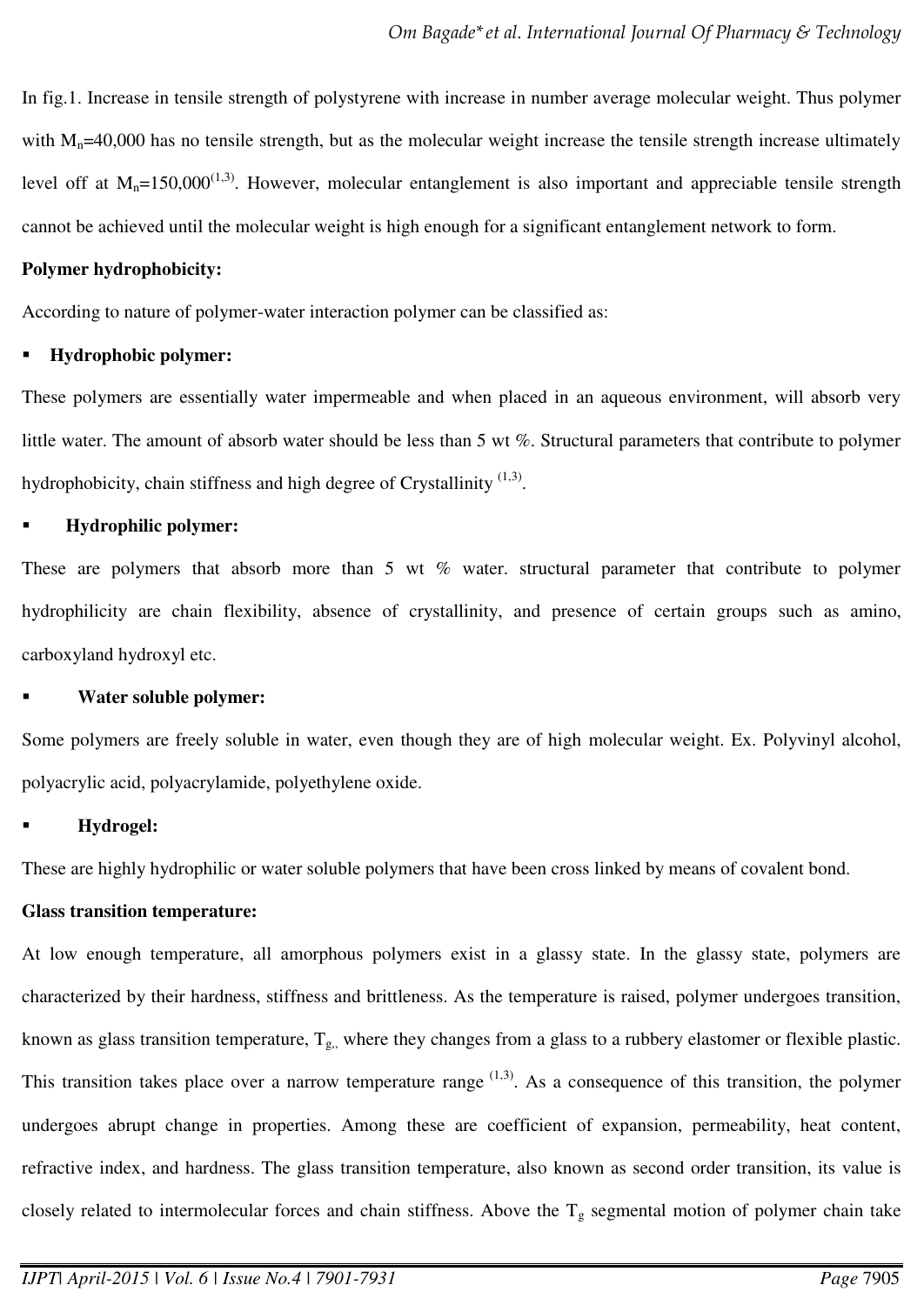## **Crystallanity:**

Polymers that have a regular structure are able to achieve a regular packing of polymer chain and crystallize. The driving force for crystallization is a closer packing of polymer chains with consequent enhancement of intermolecular attraction. Due to crystallinity the polymers become stiffness, tough and reduce swelling in solvent. Crystalline region are impermeable to diffusing molecule and water; increase in crystallinity decrease in polymer permeability and also reduce the rate of hydrolysis.

## **Polymer Characterization**

### **Molecular weight:**

## **Osmomerty:**

This method is used to determine the number average molecular weight,  $M_n$  although in the measurement of any colligative property of a solution (such as freezing point depression, elevation of boiling point or osmotic pressure) can be used to determine the molecular weight of dissolved solute, only osmotic pressure is sensitive. If this membrane separates two compartments, one filled with pure solvent and the other with polymer solution, the activity of the solvent in the two compartments is different because polymer molecules cannot pass through the membrane; as a result, an osmotic pressure driving solvent into the polymer solution compartment will develop<sup> $(3,5)$ </sup>.

## **Light scattering:**

Scattering of light by liquids can be related to local fluctuation in density due to thermal motion of molecules. From measurement of light scattering of dilute polymer solution, it is possible to derive the weight average molecular weight,  $M_w^{(6)}$ .

## **Viscometry:**

They allow molecular weight determination of unknown polymers; viscometry is a relative method and required calibration with sample of polymer of known molecular weight. Determination of polymer molecular weight by measurement of the viscosity of polymer solution is based on the fact that, as polymer molecular weight increases, so does the viscosity of its solution. The viscosity is measured by timing flow of the solution between two marks in various viscometers.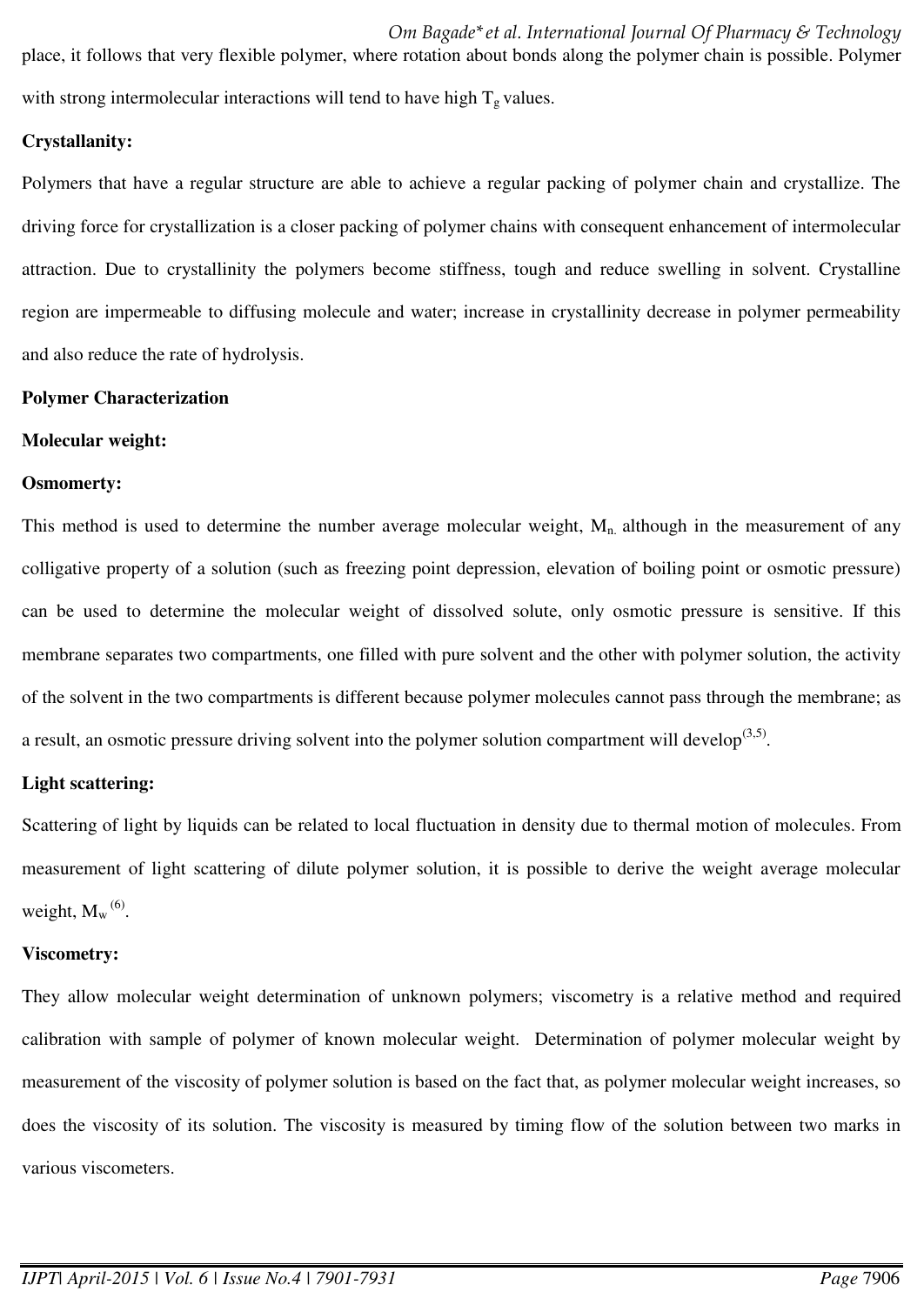### **Gel permeation chromatography:**

Gel permeation chromatography is procedure whereby polymer molecules are separated according to their size. This method also a relative method, is capable of measuring not only molecular weight, but molecular weight distribution  $(1,5)$ . In this procedure a dilute polymer solution is pumped through a series of columns containing porous beads with different pore sizes. Typical detectors are a differential refractometers, UV or IR detectors. Molecular weight can be determined only if the method is first calibrated with known polymer molecular weight and plot the graph of molecular weight versus retention time.

### **Thermal analysis:**

### **Thermo gravimetric analysis:**

This method uses a thermo balance that is capable of continuously and very accurately the weight of the sample contained in a pan. The pan is placed in a furnace and the temperature of the furnace slowly raised, usually at 5°C to 10°C/min. The technique is used to determine thermal stability of polymers.

### **Differential Scanning Calorimetry(DSC)**

This an extremely useful techniques for measuring glass transition temperature, crystalline melting point, heat of fusion and heat of crystallization.

Principle of DSC the reference and sample placed are placed in two small metal containers and heated by individual heaters. The temperature of both samples, monitored by thermocouples, is then gradually raised in such a manner that the temperature of sample and reference remains same. Then, if the sample suddenly absorbs heat, its heater will supply additional heating to maintain its temperature equal to the reference and if the sample suddenly evolves heat the heater will supply less heat. This way, transition temperature can be very accurately measured by monitoring the electric current going to the heater  $(1,5)$ .

### **Thermo mechanical analysis: (TMA)**

This techniques measures deformation of a substance under non-oscillatory load as a function of the temperature of the sample, which is placed on a platform and contacted with a probe.

### **c) Mechanical properties:**

Mechanical properties of polymer are most conveniently determined by measuring their stress-strain relationship. Stress is stretching force applied to the sample, and strain is elongation of the sample under given stress. Because stress-strain relationship in polymer is time dependent.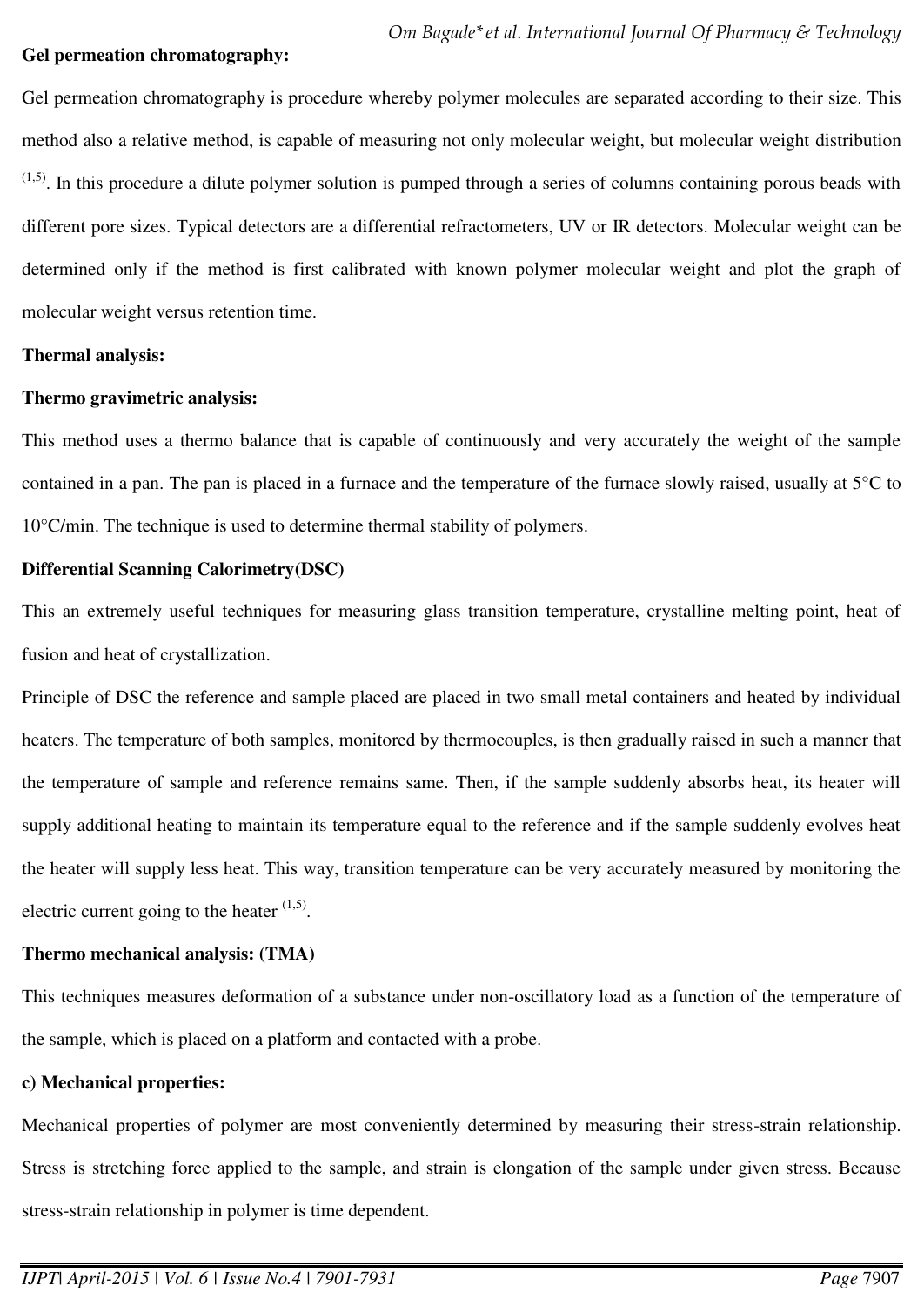## **SYNTHESIS OF ADDITION POLYMERS:**

All the monomers from which addition polymers are made are alkenes or functionally substituted alkenes. A pi-bond in the monomer is converted to a sigma-bond in the chain growth polymer; the polymerization reaction is usually exothermic by 8 to 20 kcal/mol.<sup>(7)</sup> It is useful to distinguish four polymerization procedures fitting this general description.

- Radical Polymerization
- Cationic Polymerization
- Anionic Polymerization
- Co-ordination Catalytic Polymerization
- Radical Chain-Growth Polymerization

The formulas of some common initiators and equations showing the formation of radical species from these initiators are as below.

# **Some Radical Initiators**



## **Fig.2: Radical initiator**

By using small amounts of initiators, a wide variety of monomers can be polymerized. One example of this radical polymerization is the conversion of styrene to polystyrene, shown in the following diagram. The first two equations illustrate the initiation process, and the last two equations are examples of chain propagation. Each monomer unit adds to the growing chain in a manner that generates the most stable radical $(1,7)$ .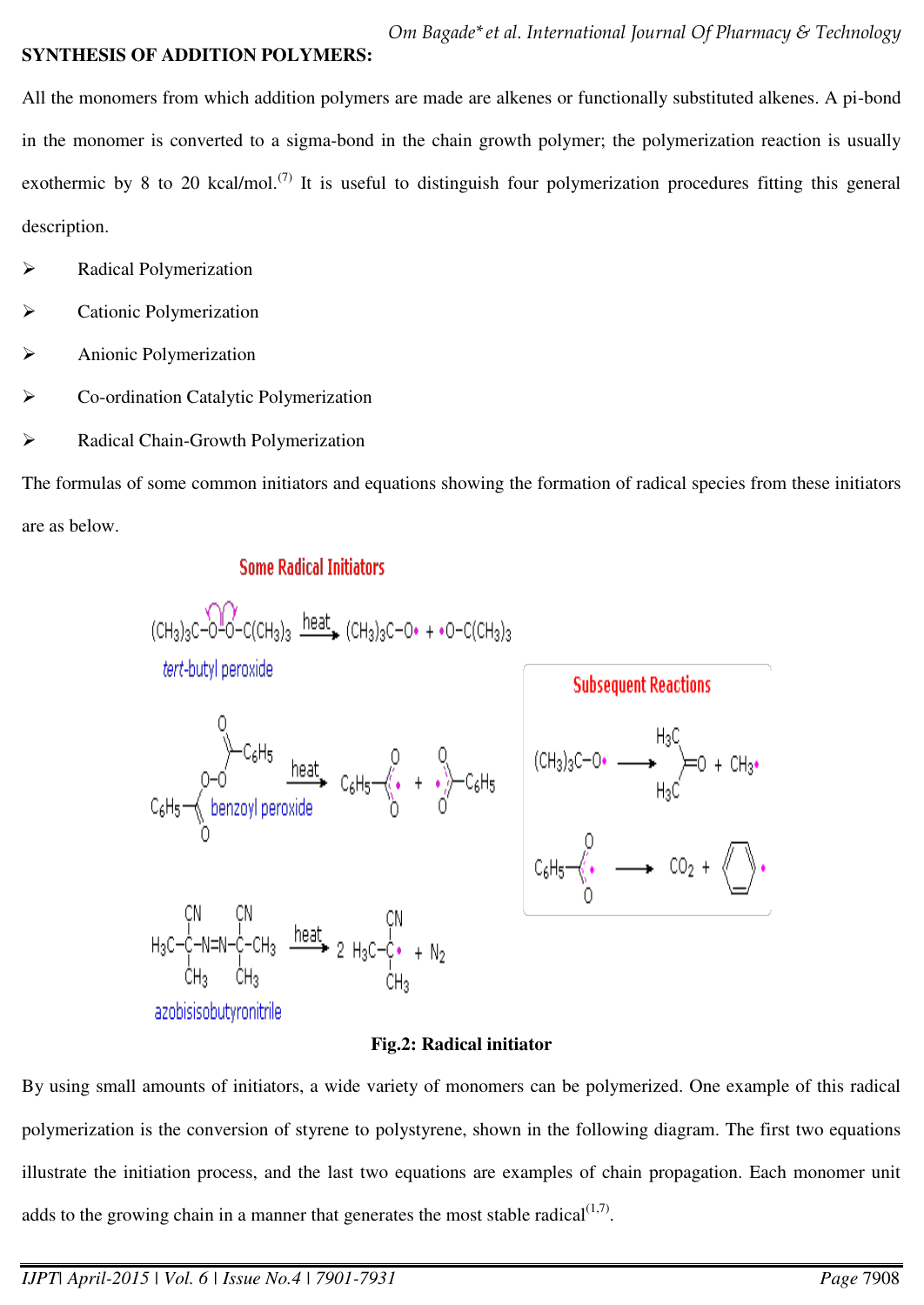*Om Bagade\*et al. International Journal Of Pharmacy & Technology* 



### **Fig.3: Chain propagation**

Once started a radical polymerization might continue unchecked, producing a few extremely long chain polymers. Larger numbers of moderately sized chains are formed, indicating that chain-terminating reactions must be taking place. The most common termination processes are Radical Combination and Disproportionation. These reactions are illustrated by the following equations

### **Chain Termination Reactions**



### **Fig.4: Chain termination**

Another reaction that diverts radical chain-growth polymerizations from producing linear macromolecules is called chain transfer. As the name implies, this reaction moves a carbon radical from one location to another by an intermolecular or intramolecular hydrogen atom transfer (colored green). These possibilities are demonstrated by the following equation $(7)$ .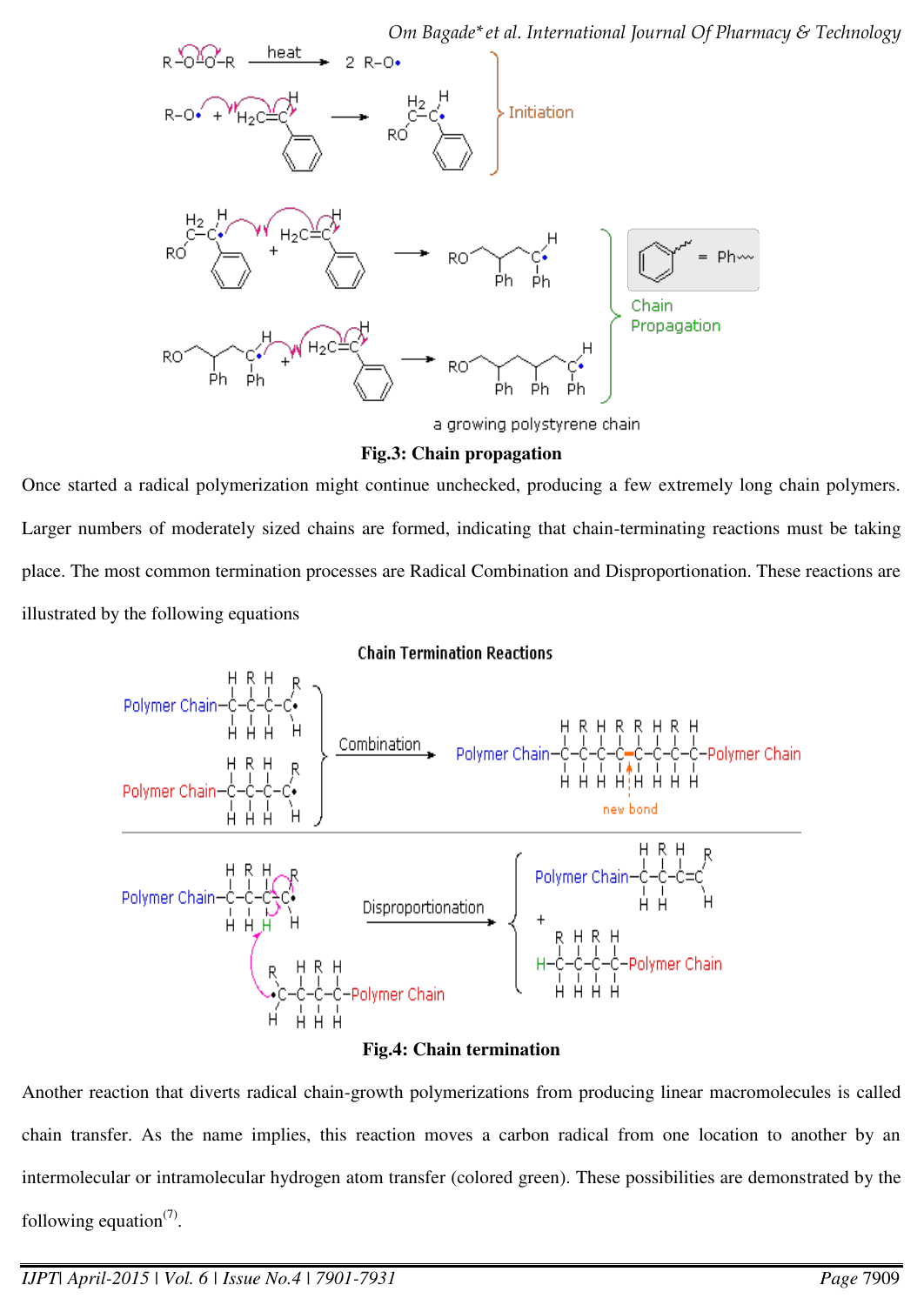

*Om Bagade\*et al. International Journal Of Pharmacy & Technology* 

**Fig.5: Chain transfer reaction.** 

# **Cationic Chain-Growth Polymerization:**

The initiator is an acid, and the propagating site of reactivity is a carbocation. Only monomer that contains an electron donating substituents on the double bond that is capable of stabilizing a cation will undergo cationic polymerization. This process is similar to radical polymerization, as demonstrated by the following equations. Chain growth ceases when the terminal carbocation combines with a nucleophile or loses a proton, giving a terminal alkene.



**Fig.6: Cationic Chain-Growth Polymerization:**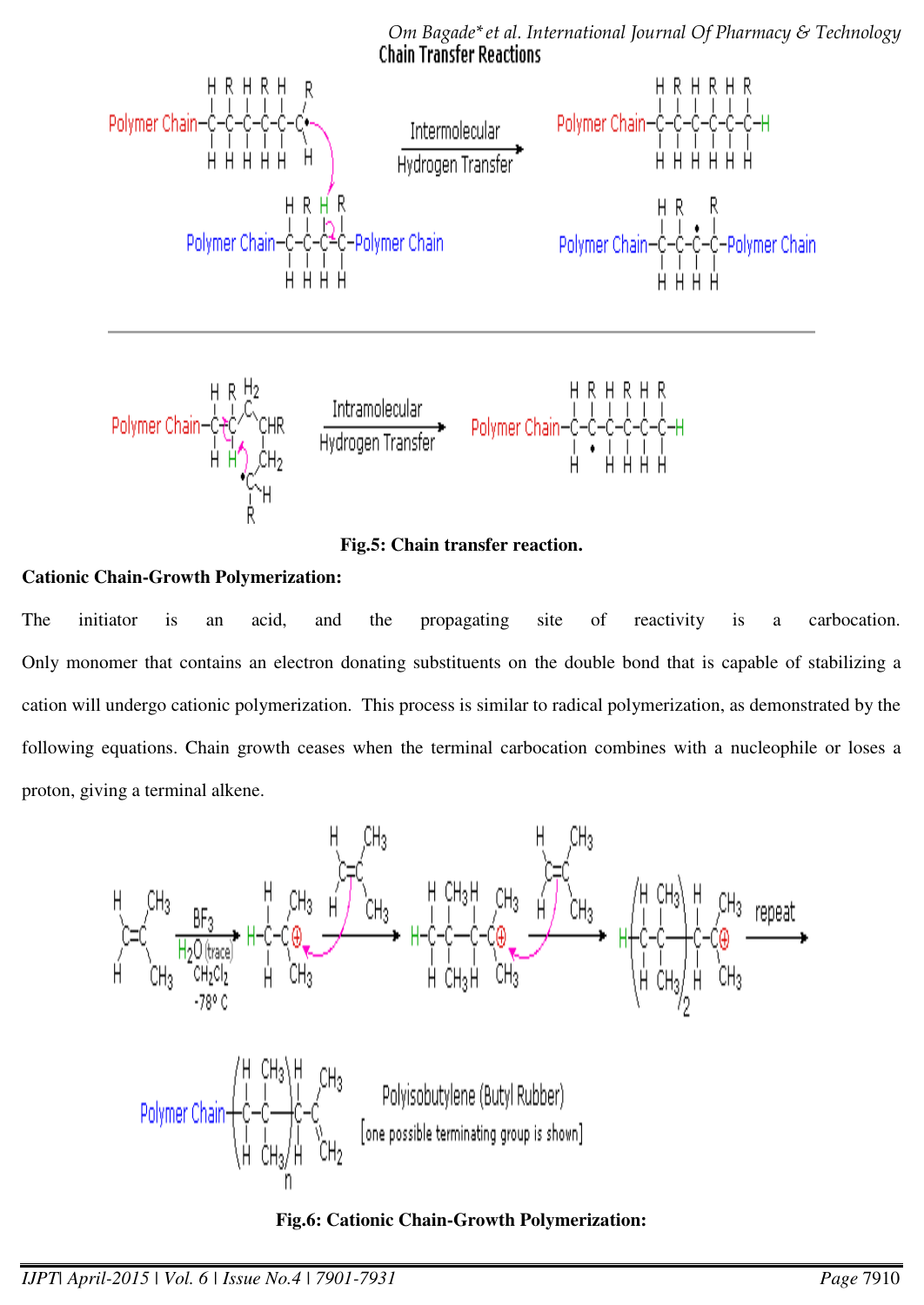processes. These are normally initiated at low temperature in methylene chloride solution. Strong acids, such as HClO4, or Lewis acids containing traces of water (as shown above) serve as initiating reagents. At low temperatures, chain transfer reactions are rare in such polymerizations, so the resulting polymers are cleanly linear (unbranched)  $^{(3,7)}$ .

## **Anionic Chain-Growth Polymerization:**

The initiator is a nucleophile, and the propagating site of reactivity is a carbanion. Only monomers having anion stabilizing substituents, such as phenyl, cyano or carbonyl are good substrates for this polymerization technique. Chain growth may be terminated by water or carbon dioxide, and chain transfer seldom occurs. Many of the resulting polymers are largely isotactic in configuration, and have high degrees of crystallinity. Example: treatment of a cold THF solution of styrene with 0.001 equivalents of n-butyllithium causes an immediate polymerization.



**Fig.7: Anionic Chain-Growth Polymerization** 

 Species that have been used to initiate anionic polymerization include alkali metals, alkali amides, alkyl lithiums and various electron sources. When exposed to water, amines or other nucleophiles, a rapid polymerization of this monomer takes place $(3,7)$ .

# **Ziegler-Natta Catalytic Polymerization:**

An efficient and stereospecific catalytic polymerization procedure was developed by Karl Ziegler (Germany) and Giulio Natta (Italy) in the 1950's. For the first time, the synthesis of unbranched, high molecular weight polyethylene (HDPE) was done.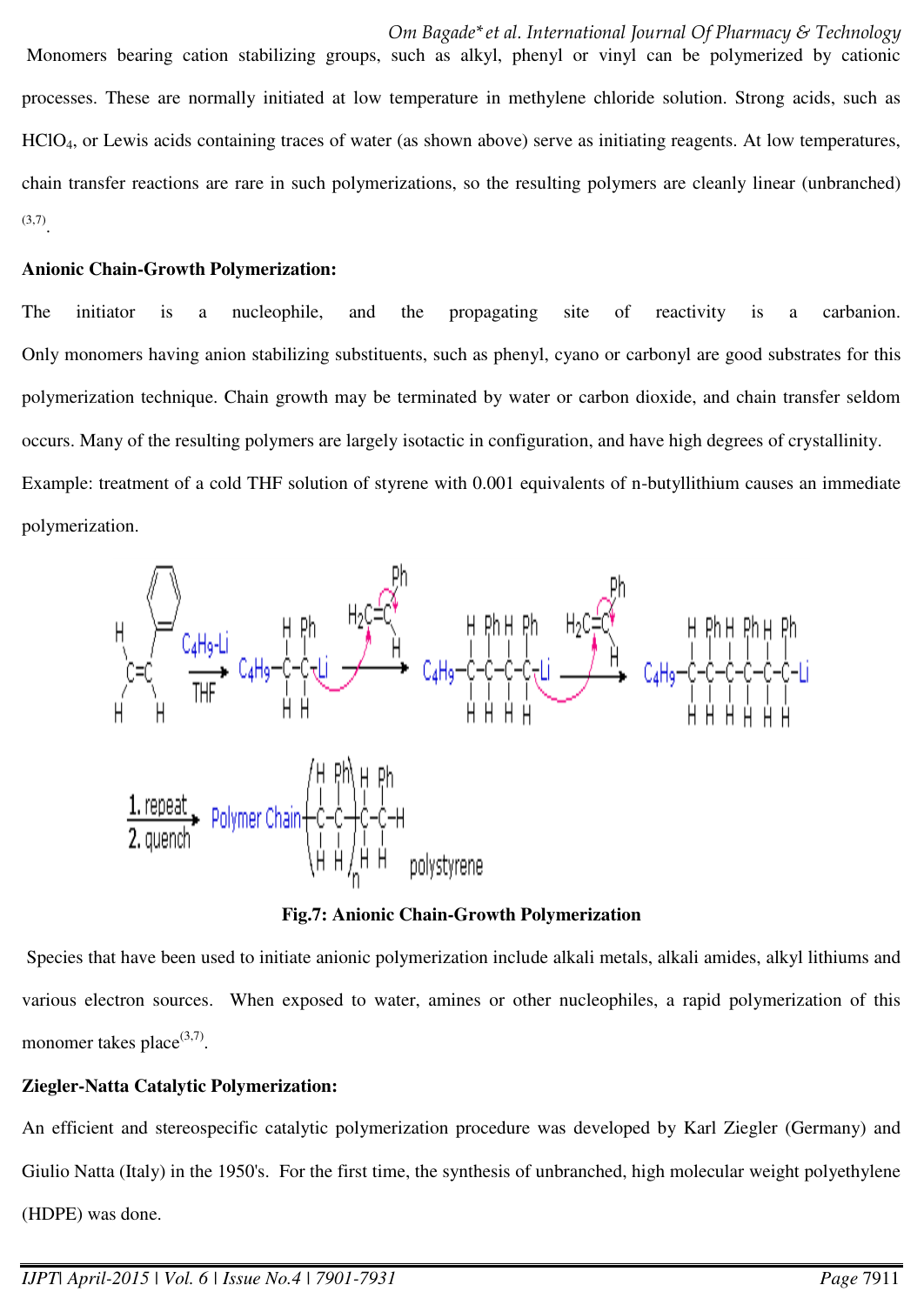Ziegler-Natta catalysts are prepared by reacting certain transition metal halides with organometallic reagents such as alkyl aluminum, lithium and zinc reagents. Others have been suggested, with changes to accomodate the heterogeneity or homogeneity of the catalyst. Polymerization of propylene through action of the titanium catalyst gives an isotactic product; whereas, a vanadium based catalyst gives a syndiotactic product.

#### A Mechanism for Ziegler-Natta Catalysis



**Fig.8: Ziegler-Natta Catalytic Polymerization.** 

### **Synthesis of Copolymers**

The synthesis of macromolecules composed of more than one monomeric repeating unit has been explored as a means of controlling the properties of the resulting material. The following examples refer to a two component system, in which one monomer is designated A and the other B.

| <b>Statistical Copolymers</b> | Also called random copolymers. Here the monomeric units are       |
|-------------------------------|-------------------------------------------------------------------|
|                               | distributed randomly, and sometimes unevenly, in the polymer      |
|                               | chain: ~ABBAAABAABBBABAABA~.                                      |
| <b>Alternating Copolymers</b> | Here the monomeric units are distributed in a regular alternating |
|                               | fashion, with nearly equimolar amounts of each in the chain:      |
|                               | ~ABABABABABABABAB~.                                               |
| <b>Block Copolymers</b>       | Instead of a mixed distribution of monomeric units, a long        |
|                               | sequence or block of one monomer is joined to a block of          |
|                               | the second monomer: ~AAAAABBBBBBBB-AAAAAAA~BBB~.                  |
| <b>Graft Copolymers</b>       | As the name suggests, side chains of a given monomer are          |
|                               | attached to the main chain of the second monomer:                 |
|                               | $\sim$ AAAAAAA(BBBBBBB-)AAAAAAA(BBBB~)AAA~.                       |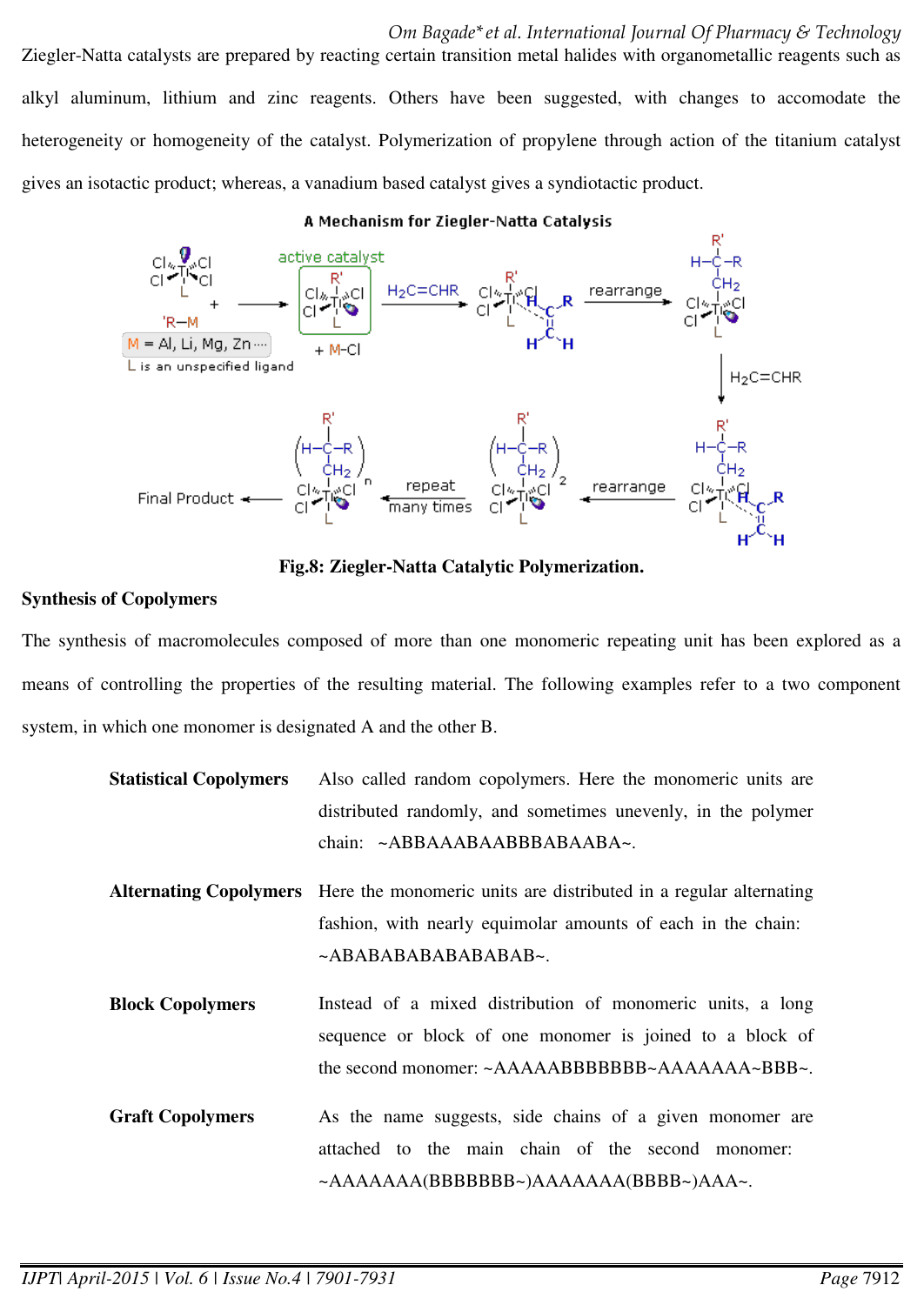### **Addition Copolymerization:**

Most direct copolymerizations of equimolar mixtures of different monomers give statistical copolymers, or if one monomer is much more reactive a nearly homopolymer of that monomer. In cases where the relative reactivities are different, the copolymer composition can sometimes be controlled by continuous introduction of a biased mixture of monomers into the reaction<sup> $(3,7)$ </sup>. Formation of alternating copolymers is favored when the monomers have different polar substituents (e.g. one electron withdrawing and the other electron donating), and both have similar reactivities toward radicals.

### **Block Copolymerization:**

Several different techniques for preparing block copolymers have been developed, many of which use condensation reactions. The unquenched polymer has been termed a living polymer, and if additional styrene or a different suitable monomer is added a block polymer will form. This is illustrated for methyl methacrylate in the following diagram.



### **Fig.9: Block Copolymerization.**

### **Step Growth Polymerization**

Unlike chain polymerization step growth polymerization do not have discrete initiation, propagation, and termination step. Condensation polymerization can be carried out by a condensation of two monomer, each monomer bearing two identical functional groups on the same molecule or by the self condensation of one monomer bearing two appropriate functional group $^{(1)}$ .

## **Non Bio-Degradable Polymers**

**Introduction:** These polymers are not degraded in human body but they are excreated from body as in original form. These polymers are now used widely in number of preparation such as sustain release, enteric coating, film coating, blackening layer.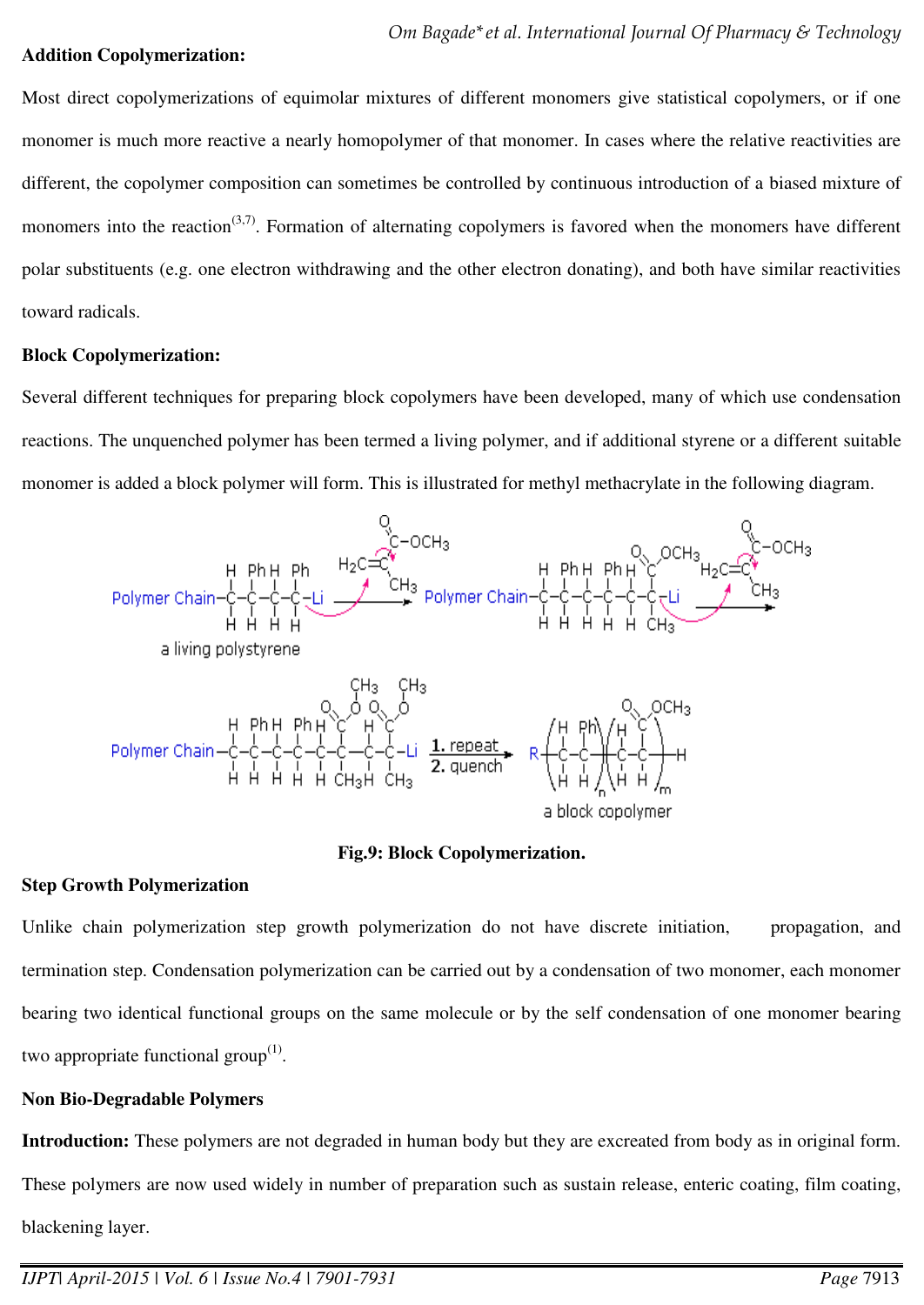# **Classification:**

Classification is based on the origin of polymer $^{(3)}$ .

- **1) Natural polymers :** e.g. Cellulose
- **2) Synthetic polymers :** e.g Poly isobuthylcyanoacrylate

Poly isohexylcyanoacrylate

Poly (methyl mehacrylate)

**3) Semisynthetic polymers:** e.g. Ethyl cellulose, Hydroxylpropyl methylcellulose

# **Mechanism of drug release through non bio-degradable polymers**

Drug release through non bio-degradable polymers by three mechanism  $(8,9)$ .

**1) Reservoir type:** In which the drug is surrounded by a rate controlling polymer membrane. (Which can be nonporous, or micro porous)

**2) Matrix type:** In which the drug is distributed through polymeric matrix.

In both cases, drug release is governed by diffusion, i.e the drug moiety must diffuse through polymeric membrane. Selection of reservoir type or matrix type system depends on number of factor;

- The drugs physiochemical properties
- The desired drug release rate
- $\checkmark$  Desired delivery duration
- $\checkmark$  availability of manufacturing facility

It is generally easier to fabricate a matrix type system then reservoir system, so this may determine the selection of matrix system. But a reservoir system may be chosen in preference to matrix system. This is because reservoir system can provide zero ordered controlled release, where as drug release generally decrease with time if matrix system is used.

**3) Matrix and reservoir type system:** Combination of both system in one system to achieve beneficial effects.

**1) Reservoir type system:** Reservoir type system follows two mechanisms.

# **Solution diffusion :**

 For solution diffusion drug reservoir is bounded by a polymeric membrane which has compact, nonporous structure and function as a rate controlling barrier. Even through the space between the polymer chain may be smaller than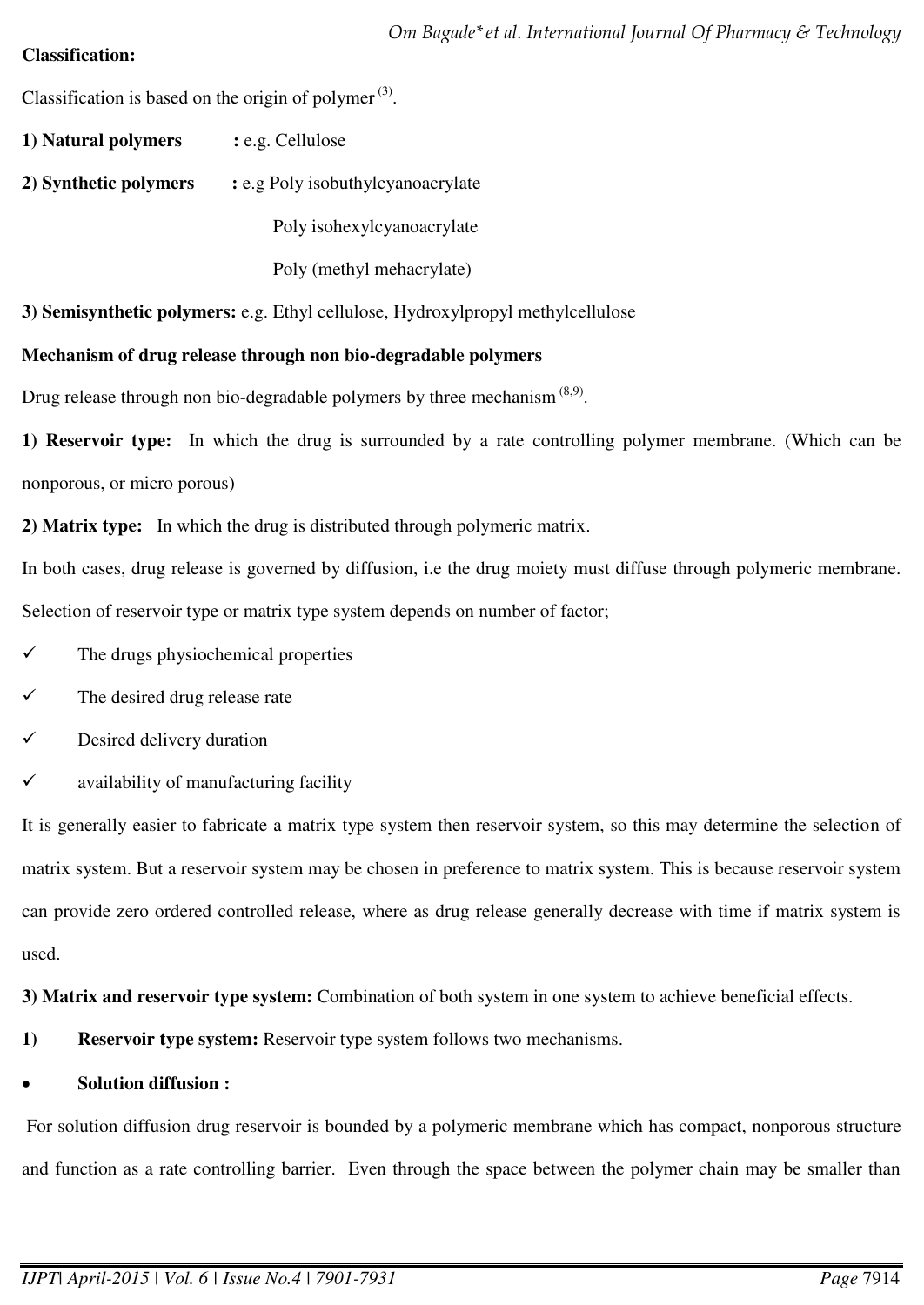size of the drug molecule, drug can still diffuse through the polymeric chains due to the continuous movement of polymer chains by Brownian motion.



**Fig.10: Reservoir type non bio-degradable polymer** 

For transport through the membrane, there are three barriers to be circumvented.

The reservoir- membrane interface (Donor), The rate controlling membrane (Barrier), The action site interface (Receptor).

The drug molecule in reservoir compartment initially partition into the membrane, than diffuse through it, and finally partition into the action site. The rate of drug diffusion follows Ficks Law.

$$
dm/dt = (dk/h). A. \Delta C
$$

## Where

 $dm/dt$  = the rate of drug diffusion

- $D =$  the diffusion coefficient of the drug in the membrane
- $K =$  the partition coefficient of the drug into the membrane
- $H =$  the membrane thickness
- $A =$  the available surface area
- $\Delta C$  = the conc. Gradient

 $\Delta$ **C** ≈ **C**<sub>r</sub>  $(dk/h)$ **.**  $A = K_1$  $dm/dt = K_1C_r$ 

Where  $K_1$  is a pseudo rate constant and is depend on the factor D, A, k & h. this is the familiar form of the first order rate equation and indicate that the rate of diffusion is proportional to drug concentration.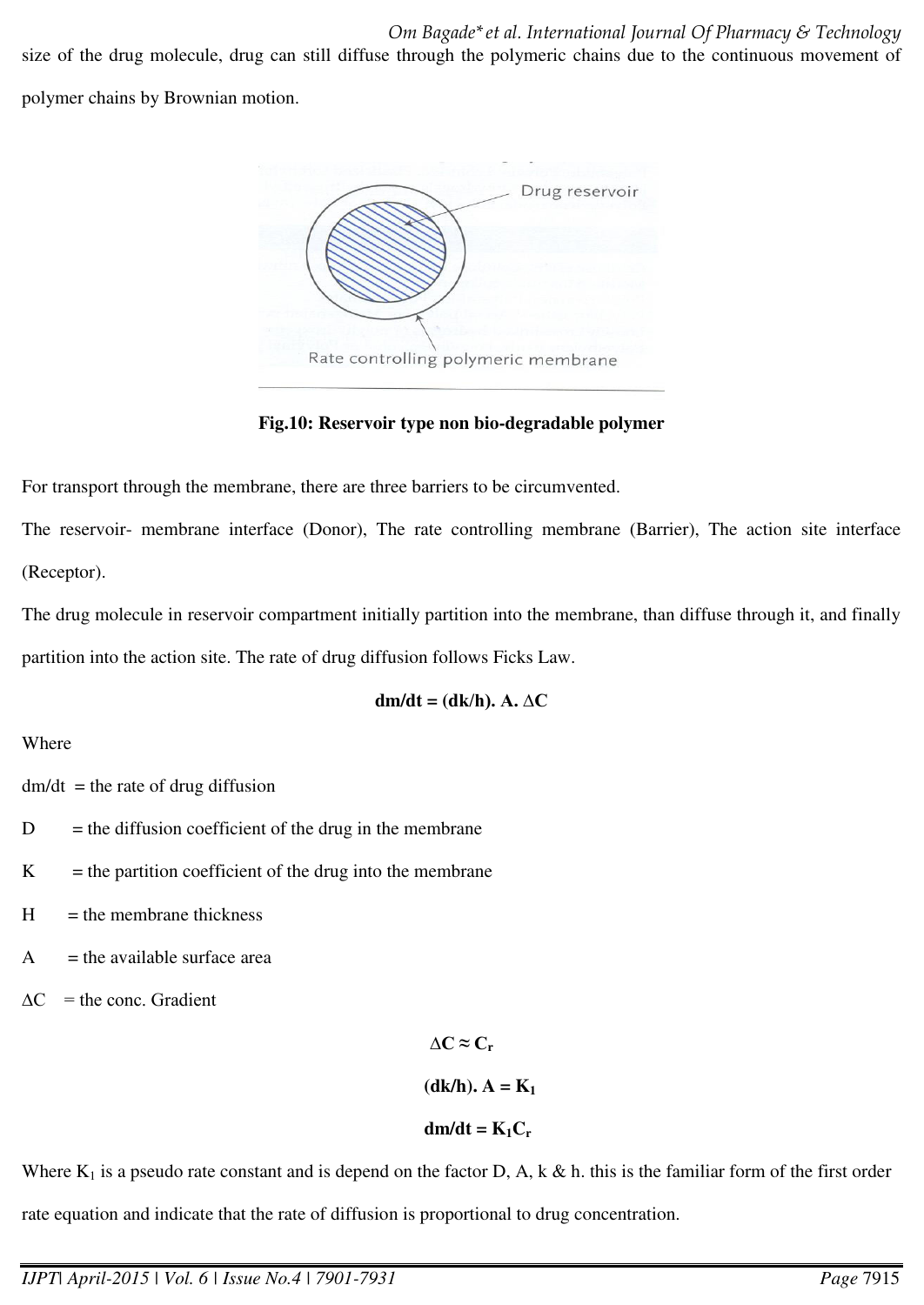*Om Bagade\*et al. International Journal Of Pharmacy & Technology*  So that the concentration of drug  $(C_r)$  in the system always remains constant so that eq. simplifies to;

## **dm/dt=K<sup>2</sup>**

Where  $K_2$  is constant and is depend on  $C_r$ .

Above equation is familiar form of a zero order rate equation and indicate that drug release rate does not vary with time. Thus the release rate of a drug from this type of system device is constant during the entire time that remains in body  $^{(8)}$ .

| Table-2: Polymer providing solution diffusion mechanism. |  |  |  |  |
|----------------------------------------------------------|--|--|--|--|
|----------------------------------------------------------|--|--|--|--|

| <b>Polymers</b>              | <b>Uses</b>                             |
|------------------------------|-----------------------------------------|
| Polydimethyl siloxane        | Antifoaming agent, Viscosity increasing |
|                              | agent                                   |
| Poly(ethylene vinyl acetate) | Coating agent, Lubricants               |
| Polyethylene                 | Viscosity increasing agent              |
| Polyisopropene               | Viscosity increasing agent              |
| Polyisobutylene              | Viscosity increasing agent              |
| Polybutadiene                | Viscosity increasing agent              |

### **Pore diffusion:**

In some cases, the rate controlling polymeric membrane is not compact but porous. Microporous membrane can be prepared by making hydrophobic polymer membrane in the presence of water soluble material such as poly(ethylene glycol), which can be subsequently removed from the polymer matrix by dissolving in aqueous solution.The transport of drug molecule across such porous membrane is termed pore diffusion. The selection of solvent importance, sinces it affect drug permeability and solubility  $^{(8)}$ . As for the non porous reservoir device, in the microporous system, both; the surface area of the membrane and the drug concentration in reservoir compartment remain unchanged, thus 'M α t' kinetics is again demonstrated and zero orded controlled release is attained.

**Table 3 Polymers providing pore diffusion mechanism.** 

| <b>Polmers</b>                | <b>Uses</b>                      |
|-------------------------------|----------------------------------|
| Cellulose ester               | Enteric coating, tablet binder   |
| Cellulose triacetate          | Suspending agent, film former    |
| Polyhydroxyethyl methacrylate | Film former, tablet binder       |
| Polyethylene oxide            | Tablet binder, thickening agent  |
| Polyvinyl alcohol             | Coating agent, stabilising agent |
| Povidon                       | Disintegrant, Suspending agent   |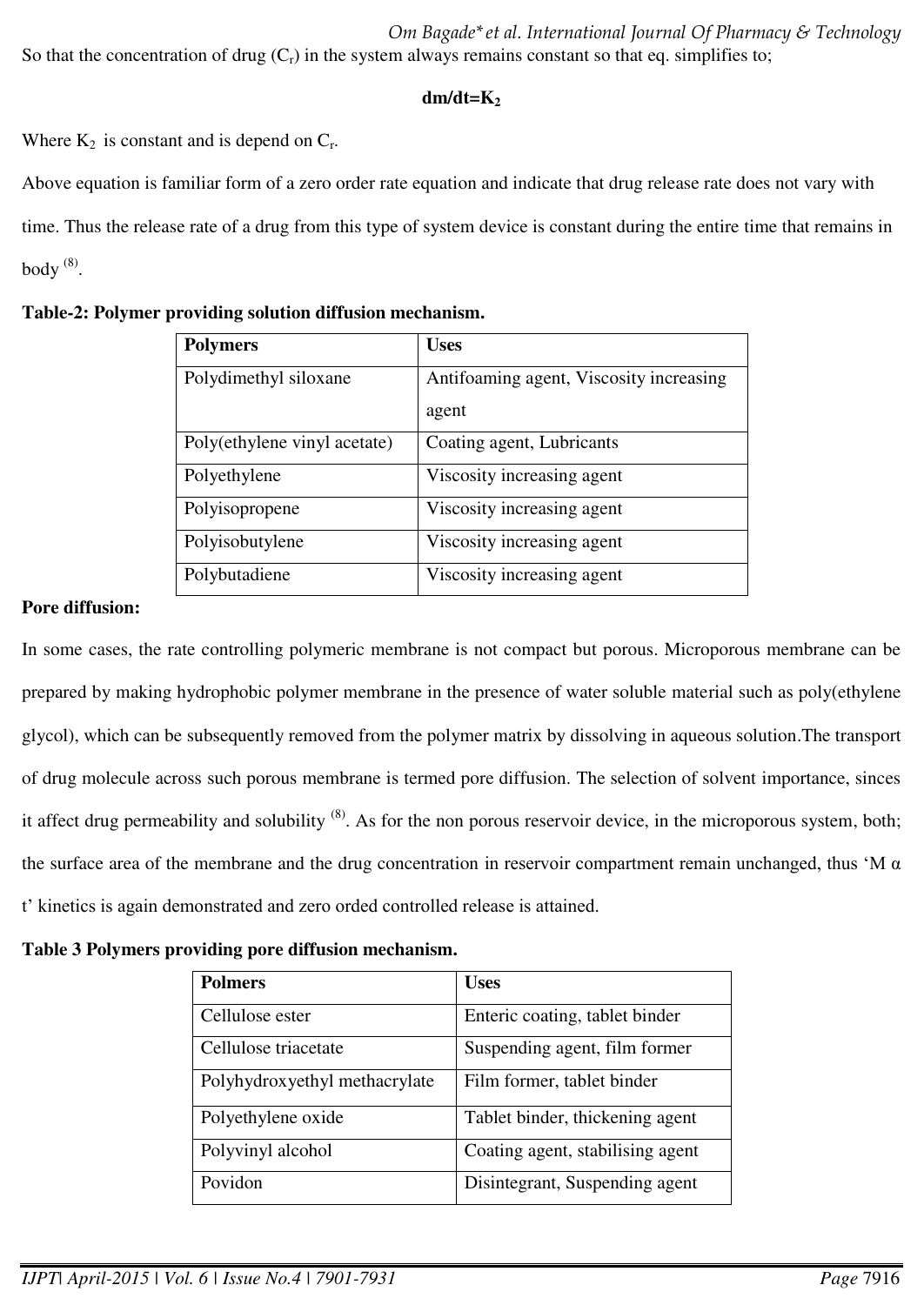#### **2) Matrix-type system :**

In a matrix type system the drug is distributed throughout polymeric matrix. Matrix type systems are fabricated by physically mixing the drug with a polymer powder. Matrix system follows following mechanism.

**Dissolved:** The drug is soluble in the polymer matrix (known as monolithic solution).

**Dispersed:** The drug is present above the saturation level, additional drug exist as dispersed particles in polymer matrix (known as monolithic dispersion)

**Porous:** With further increase in total drug payload, the undissolved drug particles keep in contact with one another. This increased the diffusion time results in a decrease in the release rate from the device with time.

# **M**  $\alpha$  **t**<sup>1/2</sup>

This M  $\alpha$  t<sup>1/2</sup> release kinetics is observed for the release of up to 50% – 60% of the total drug content. Thereafter, the release rate usually decline expontially  $(8,10,11)$ .



**Fig.11: Cumulative percentage release** 

## **2) Reservoir and Matrix hybrid type system:**

Reservoir and matrix hybrid type non degradable polymeric system are also available such system are design in an attempt to improve the M  $\alpha$  t<sup>1/2</sup> the release kinetics of a matrix system, so that release approximates the zero order release rate of reservoir system.

## **Examples of non-biodegradable polymers**

## **Ethyl cellulose:**

**Nonproprietary name:** BP **:** Ethyl cellulose

PhEur : Ethyl cellulosum

USPNF : Ethyl cellulose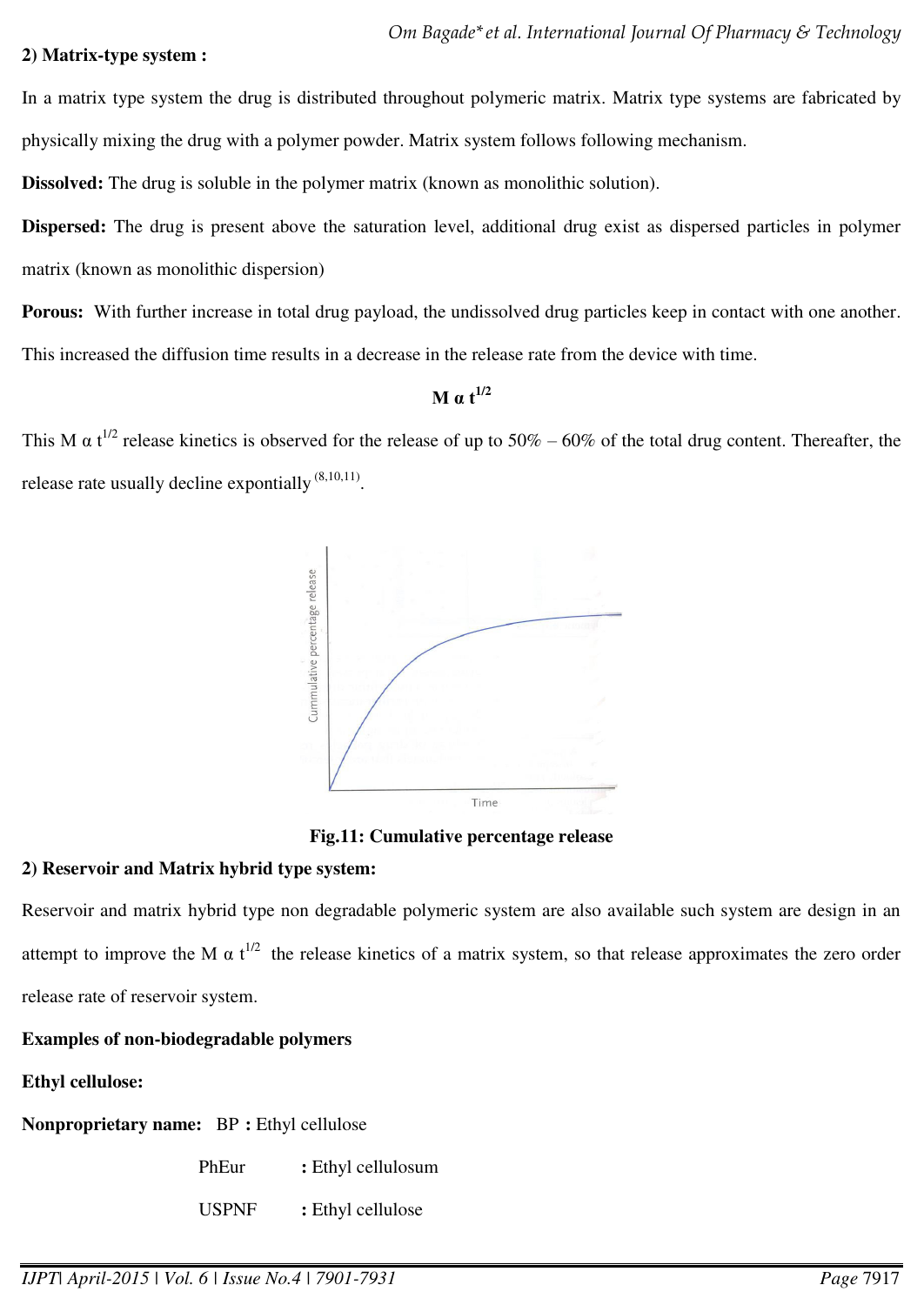*Om Bagade\*et al. International Journal Of Pharmacy & Technology*  **Synonyms** : AquacoatECD, Aqualon, Ethocel **Chemical name** : Cellulose ethyl ether **Empirical formula**  $:C_{12}H_{23}O_6(C_{12}H_{22}O_5)_{N}C_{12}H_{23}O_5$ 

**Structural formula :** 



**Functional category:** Coating agent, Flavouring fixative, Tablet binder, Table filler,Viscosity increasing agent.

**Description** : Ethyl cellulose is tasteless, free flowing, white to light tancolou powder.

**Typical properties:** 

**Bulk density** :  $0.4 \text{ g/cm}^3$ 

Glass transition temperature: 129-133°C

**Moisture content :** Ethyl cellulose absorbs very little water from humid air

and that small amount evaporates readily.

**Solubility:** Practically insoluble in glycerin, water and propylene glycol. Freely soluble in ethanol and chloroform.

**Specific gravity:** 1.12-1.15g/cm<sup>3</sup>

**Viscosity:** The viscosity of EC measure typically at 25<sup>°</sup>C using 25% w/v Ethyl cellulose dissolved in a solvent blend

to 80% toluene; 20% Ethanol w/w

# **Table 4 Viscosities of Ethyl cellulose grade.**

| Ethyl cellulose grade   | <b>Viscosity</b> (m.pas) | Mean particle size |
|-------------------------|--------------------------|--------------------|
|                         |                          | $(\mu m)$          |
| Ethocel std 4 premium   | $3 - 3.3$                |                    |
| $N-7$                   | $5.6 - 8$                |                    |
| Ethocel std 7FP premium | $6 - 8$                  | $5 - 15$           |
| Ethocel std 7 premium   | $6 - 8$                  | 310                |
| $T-10$                  | $8 - 11$                 |                    |
| $N-10$                  | $8 - 11$                 |                    |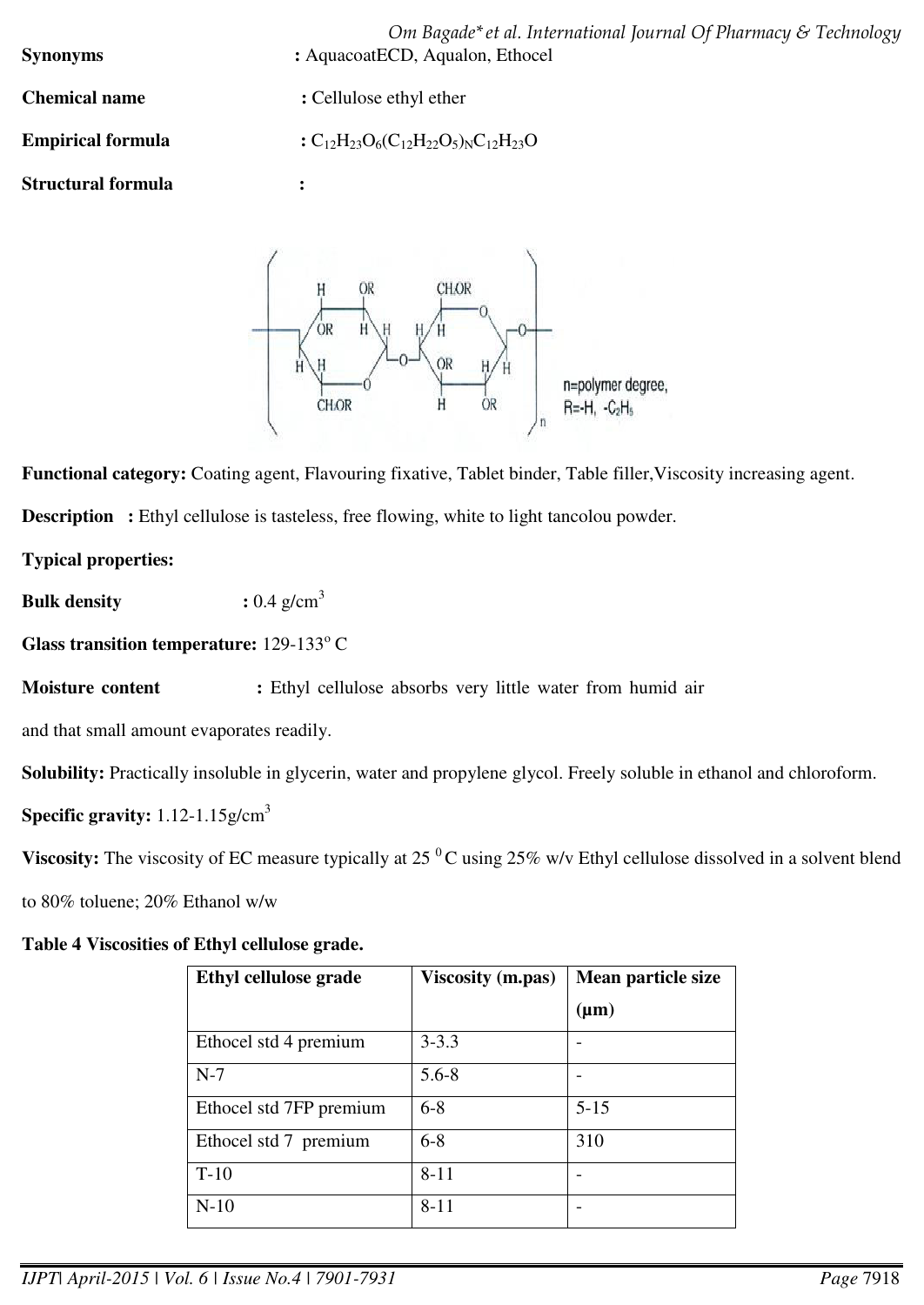|                         |           | <u>Um Dagaac et al. mematurum juurnal Uj Framm</u> |  |
|-------------------------|-----------|----------------------------------------------------|--|
| Ethocel std10FP premium | $9 - 11$  | $3 - 15$                                           |  |
| Ethocel std10P premium  | $9 - 11$  | 375                                                |  |
| $N-14$                  | $12 - 16$ |                                                    |  |

**Incompatibilities**: incompatible with paraffin wax and microcrystalline cellulose.

**Method of manufacturing:** Ethyl cellulose is prepared by treating pure cellulose with an alkaline solution, followed by ethylation of alkaline cellulose with chloroethane.

### **Application in pharmaceutical formulation:**

- $\triangleright$  In oral formulation as a hydrophobic agent for tablet and granules.
- $\triangleright$  To improve the stability of formulation e.g. ethyl cellulose inhibit the oxidation.
- EC dissolved in organic solvents to produce water insoluble film.
- Drug release through Ethyl cellulose coating by diffusion mechanism.
- Ethyl cellulose coated beads have tendency to absorb the pressure and hence Protect the film from fracture during compression.
- Ethyl cellulose being coated as a dry or wet granulated with solvent (95% Ethanol) as binder.
- Ethyl cellulose produce hard tablet with low friability and poor dissolution.
- In topical formulation Ethyl cellulose is used as a thickening agent in cream, Lotion and gels.
- $\blacktriangleright$  Additionally used in cosmetics and food products  $(12)$ .

## **Table 5 Uses of Ethyl cellulose.**

| <b>Uses</b>                    | Concentration $(\%)$ |
|--------------------------------|----------------------|
| Microencapsulation             | $10 - 20$            |
| Sustain release tablet coating | $3 - 20$             |
| Film coating                   | $1 - 3$              |
| Tablet granulation as binder   | $1 - 3$              |

## **Hydroxy propyl methyl cellulose:**

**Nonproprietary name:** BP –Hpromellose

JP- HPMC

PhEur- Hypromellosum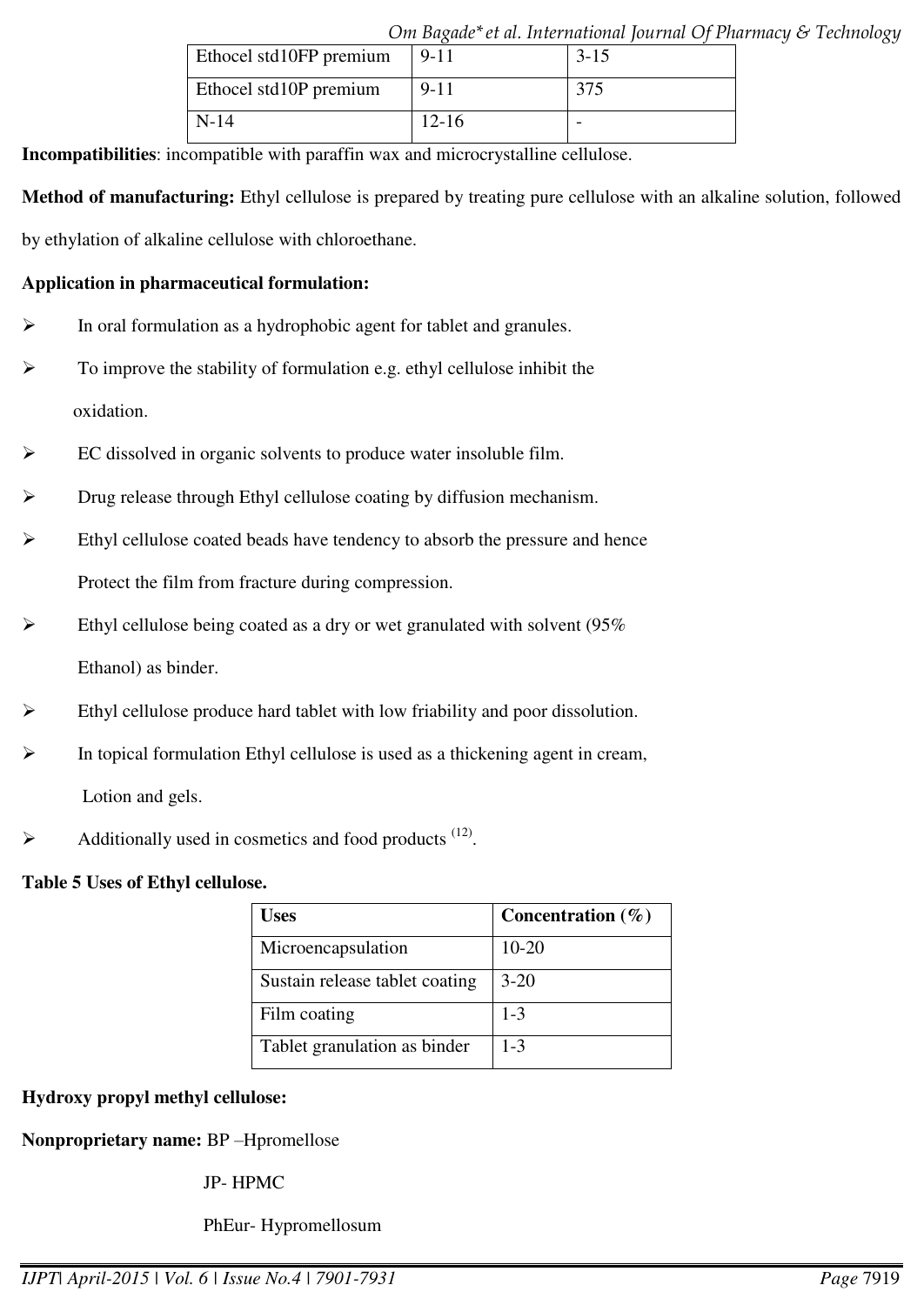USP- Hypromellose

**Synonyms :** Benecel MHPC, E464, HPMC, Metolose, Tylopur.

**Chemical name :** Cellulose hydroxylpropyl methyl ether

**Molecular weight :** Approximately 10,000-1500,000

# **Structural formula**



**Functional category:** Coating agent, film former, stabilizing agent, suspending agent, tablet binder, viscosity increasing agent.

**Description:** HPMC is an odorless, tasteless, and white to creamy white fibrous or granular power.

# **Typical properties:**

| Acidity/ alkalinity      | $: PH 5.5-8$              |
|--------------------------|---------------------------|
| Autoignition temperature | $:360^{\circ}$ C          |
| <b>Bulk density</b>      | : 0.341 g/cm <sup>3</sup> |
| Tapped density           | : 0.557 g/cm <sup>3</sup> |
| True density             | : 1.326 g/cm <sup>3</sup> |

**Solubility:** Soluble in cold water and forming a viscous colloidal solution; practically insoluble in chloroform, ethanol and ether.

# **Specific gravity :** 1.26

**Viscosity:**

Table 6 Typical viscosity values for 2% w/v aq. Solution of HPMC at 20<sup>°</sup> C.

| <b>Methocel products</b>   | Nominal viscosity (m.pas) |
|----------------------------|---------------------------|
| Methocel K100 premium LVEP | 100                       |
| Methocel K4M premium       | 4000                      |
| Methocel K15M premium      | 15000                     |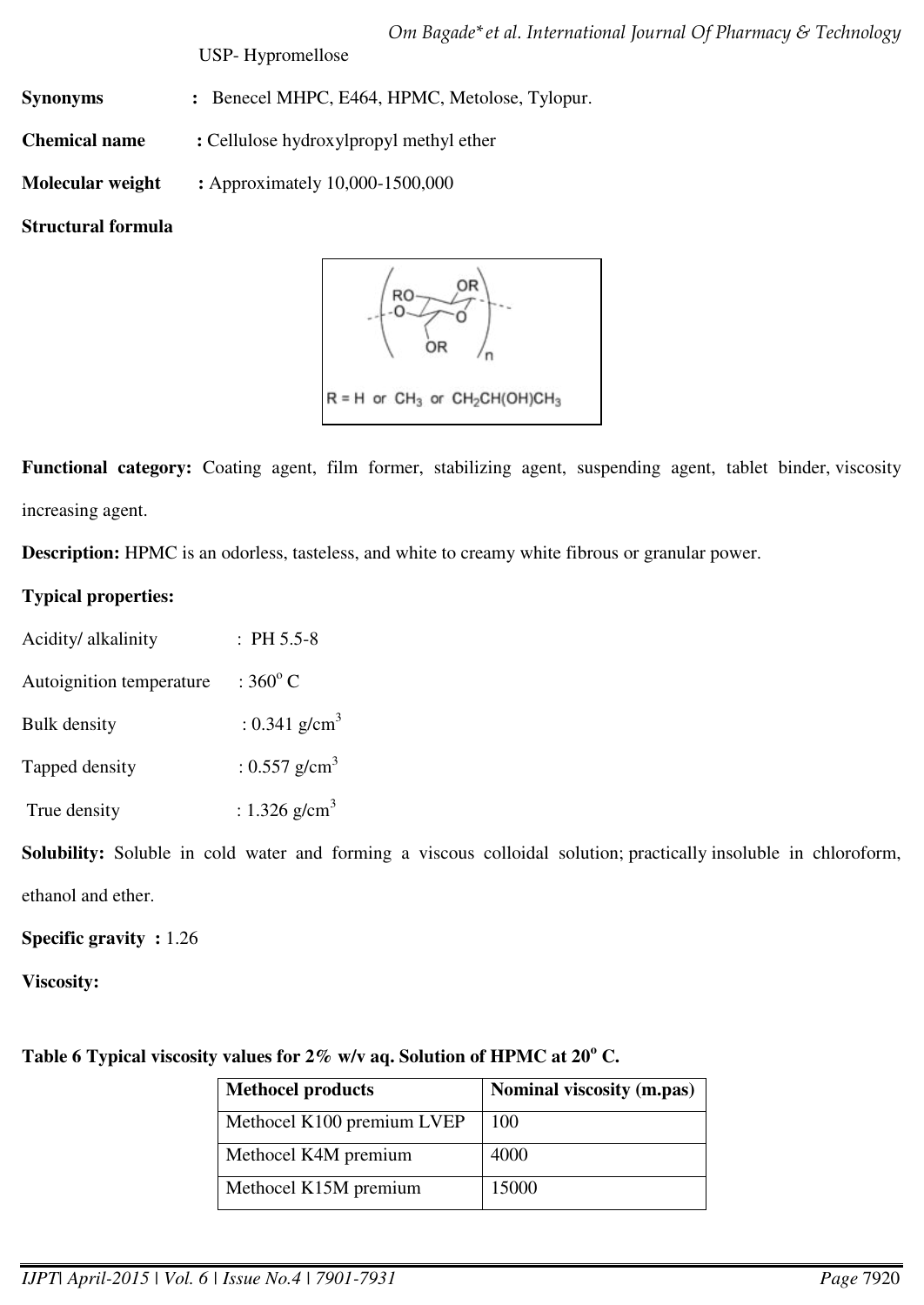|                        | Om bağade et al. international journal Of Ph |  |
|------------------------|----------------------------------------------|--|
| Methocel K100M premium | 100,000                                      |  |
| Methocel E4M premium   | 4000                                         |  |
| Methocel F50 premium   | 50                                           |  |

*Om Bagade\*et al. International Journal Of Pharmacy & Technology* 

**Incompatibilities:** HPMC is incompatible with some oxidizing agent.

**Method of manufacturing:** Purified form of cellulose obtained from cotton linters is reacted with sodium hydroxide solution to produce swollen alkali cellulose that is chemically more reactive then untreated cellulose. The alkali cellulose is then treated with chloromethane and propylene oxide to produce methyl hydroxypropyl ether of cellulose.

## **Application in pharmaceutical formulation:**

- Widely used in ophthalmic and topical formulation.
- $\triangleright$  In oral products, used as tablet binder, film coating, and matrix for extended release tablet.
- Low viscosity grade are used in aqueous film coating solution, while high viscosity grade are used with organic solvents.
- As suspending and thickening agent in topical formulation.
- Compared to methyl cellulose HPMC produce clear and undispersed fiber solution therefore preferred in ophthalmic formulation.
- As an emulsifier, suspending agent and stabilizing agent in topical gel and ointment.
- Additionally in mfg of capsule, adhesive in plastic bandages, wetting agent for hard contact lenses.
- $\blacktriangleright$  Also in cosmetics and food products <sup>(12)</sup>.

## **Case study**:

Devlopment and invitro evaluation of buccoadhesive tablet of Metoprolol tartrate by using Ethyl cellulose and HPMC as polymer $(13-14)$ . Buccoadhesive tablet of metoprolol tartrate was delvloped to prolong its release and improve bioavailability. Carbopol 934P was used as a bioadhesive polymer, Methocel K <sub>4</sub>M was added as a matrix former, ethyl cellulose added for backening layer.

## **Table-7: Concentration of polymers.**

| Formula | Carbopol | <b>Methocel</b> |
|---------|----------|-----------------|
|         |          |                 |
| F       |          |                 |
| ⊣ว      |          |                 |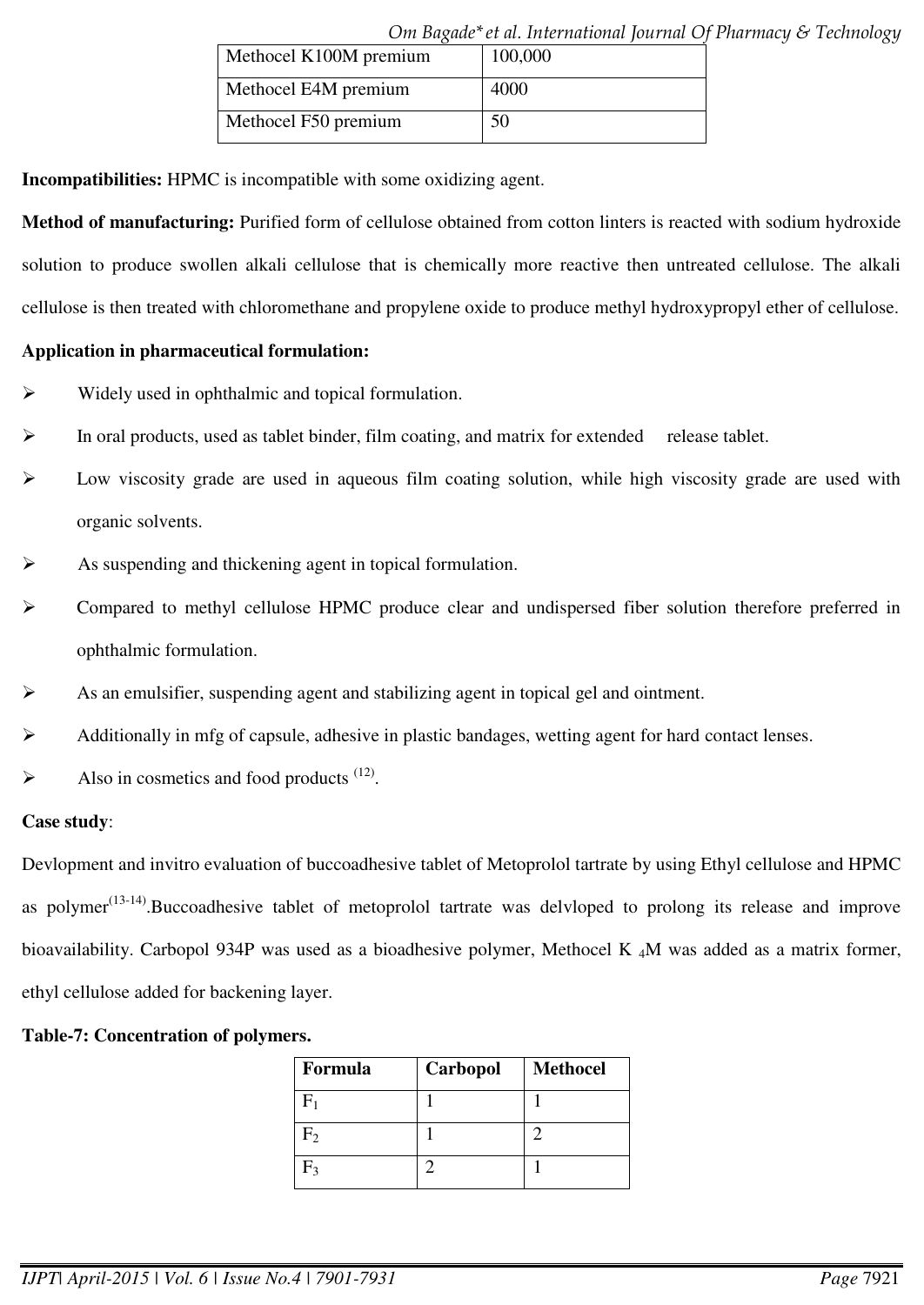

**Fig.12: Plot of cumulative Percentage Drug Release in vitro versus time.** 

 **Drug Release from formulation F1, F2, F3.** 

**Polyvinyl alcohol:** 

**Nonproprietary name:** poly (vinylis acetas)

**Synonyms :** alcotex, eluanol, geluatol.

**Empirical formula**  $:(C_2H_4O)n$ 

**Molecular weight:**

# **Table 8 commercially available grades of Poly vinyl alcohol.**

| <b>Grades</b>    | Molecular weight |
|------------------|------------------|
| High viscosity   | $\approx$ 200000 |
| Medium viscosity | $\approx 130000$ |
| Low viscosity    | $\approx$ 20000  |

**Structural formula:** 



**Functional category:** coating agent, Lubricant, Stabilising agent, Viscosity increasing agent.

**Description:** PVA occurs as odourless, white to cream colored granular power.

# **Typical properties:**

**Table-9: Commercially available grades of Poly vinyl alcohol.** 

| <b>Grades</b> | Dynamic viscosity of 4 $\%$ w/v    |
|---------------|------------------------------------|
|               | aqueous solution at $25^{\circ}$ C |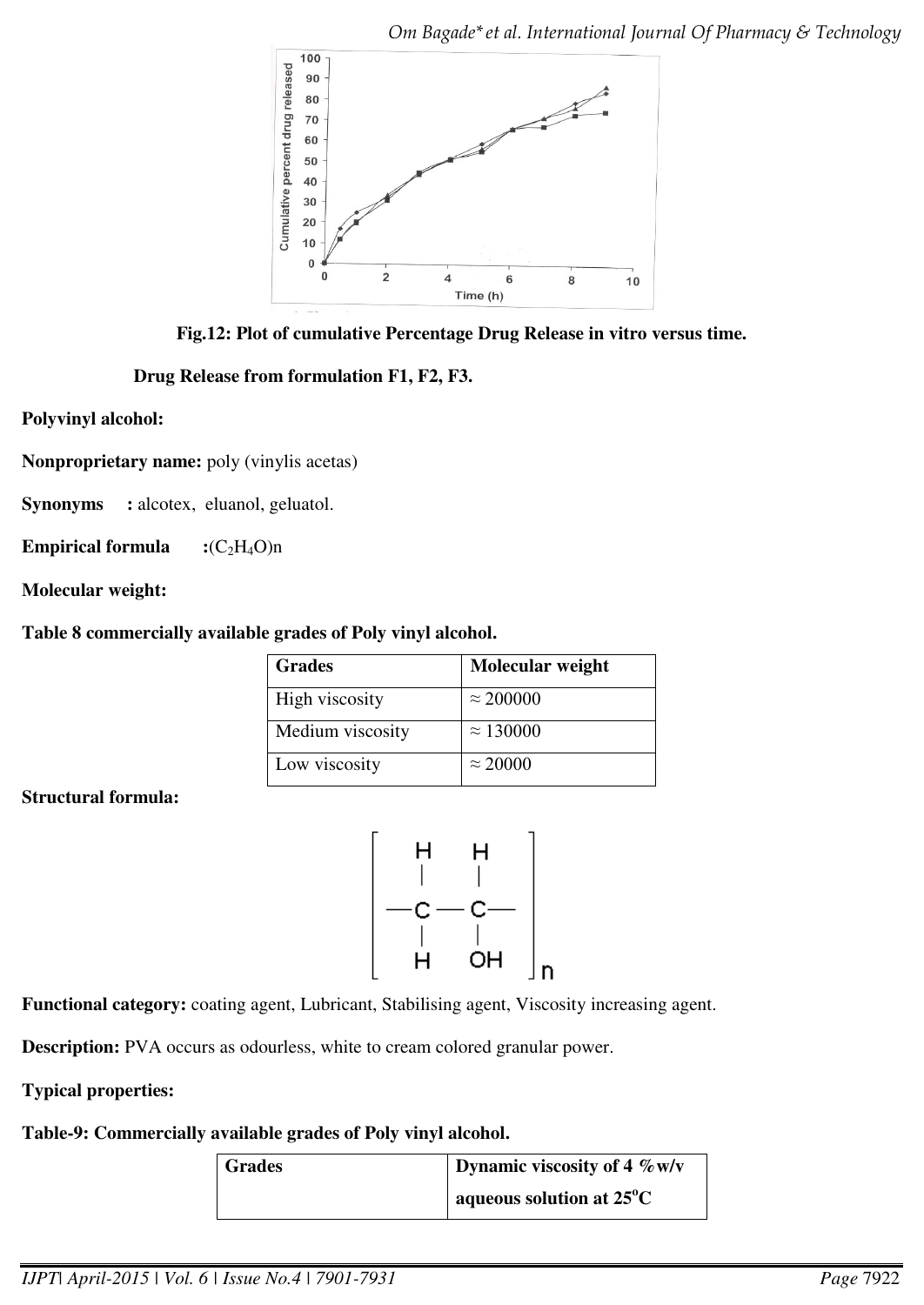|                  | Om Bagade* et al. International Journal Of Pharmacy & Techn |  |
|------------------|-------------------------------------------------------------|--|
| High viscosity   | $40-65$                                                     |  |
| Medium viscosity | 21-33                                                       |  |
| Low viscosity    | 4-7                                                         |  |

*Om Bagade\*et al. International Journal Of Pharmacy & Technology* 

**Refractive index:** 1.49-1.23

**Solubility:** soluble in water; slightly soluble in ethanol ; insoluble in organic solvent.

**Method of manufacturing:** PVA is produced through the hydrolysis of polyvinyl acetate. The hydrolysis proceeds rapidly in methanol, ethanol or mixture using alkalies or mineral acid as catalyst.

**Incompatibities:** PVA under goes reaction typical of compound with sec.hydroxy group such as esterification

incompatible with inorganic salts especially sulphates, phosphates, it decomposes in strong acid.

# **Application in pharmaceutical formulation:** PVA used in

- $\triangleright$  Topical pharmaceutical and ophthalmic formulation as sustain releasing agent.
- As stabilizing agent in emulsion (0.25-0.3%).
- Artificial tears and contact lens solution for lubrication purpose.
- Sustain release formulation for oral administration.
- In transdermal patches as sustain release agent.
- $\blacktriangleright$  May be made into microspheres when mixed with glutaraldehyde solution<sup>(12,11)</sup>.

(Table 10)

# **Povidone:**

# **Nonproprietary name:** Povidonum

- **Synonyms :** Polyvidone, Polyvinyl Pyrrolidone, PVP
- **Chemical name :** 1 Ethenyl 2 Pyrrolidone, Homopolymer.
- **Empirical Formula** :  $(C_6H_9NO)_n$
- **Molecular Weight :** 2500-3000000
- **Structural Formula:**

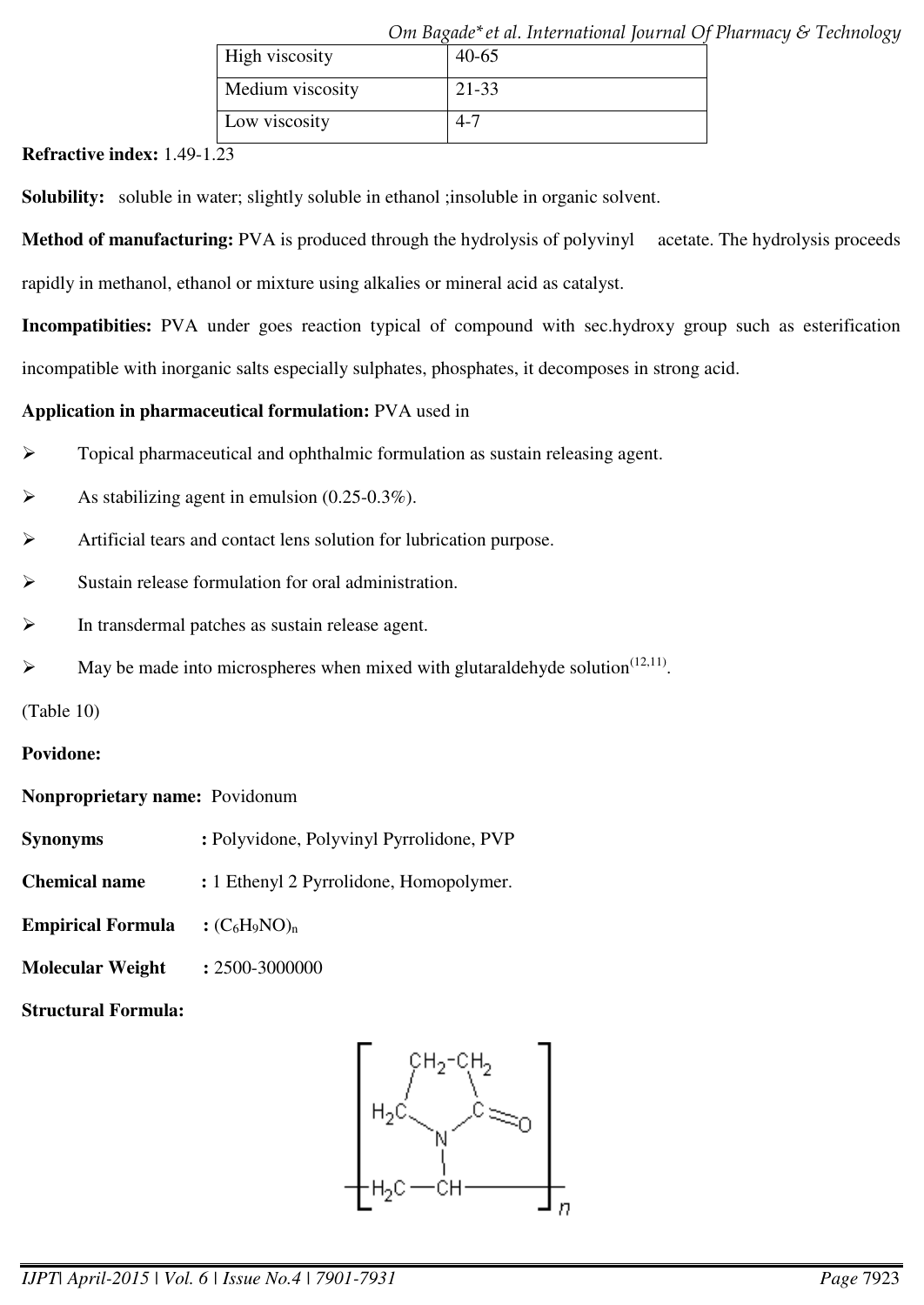*Om Bagade\*et al. International Journal Of Pharmacy & Technology*  **Functional Category:** Disintigrant, Dissolution Aid, Suspending Agent , Tablet binder.

## **Method of manufacturing:**

Povidone is manufactured by Reppe process. Acetylene and formaldehyde are reacted in the presence of highly active copper acetylide catalyst to form butynediol, which is hydrogenated to butindiol and than cyclodehydrogenated to form butyrolactone. Pyrrolidone is produced by reacting butyrolactone with ammonia; this is followed by Ninylation reaction in which pyrrolidone and acetylene are reacted under pressure the monomer vinylpyrrolidone than polymerized to give povidone.

# **Application in Pharmaceutical Formulation: Povidon used as**

- $\triangleright$  Binder in wet granulation process.
- Solubilizer in Oral & Parenteral formulation.
- $\triangleright$  Enhance Dissolution of poorly soluble drugs.
- Suspending Agent, Stabilizing agent & Viscosity enhancer in topical & oral suspension & solution.<sup>(12)</sup>

(Table 11)

# **Case Study:**

The rate of dissolution of danazol was improved by co grinding them with HPMC and PVP result in more sustain release of drug.



**Fig.13: Dissolution profile** 

# **Polymethacrylates:**

**Nonproprietary Names:** BP: Methacrylic acid—ethyl acrylate copolymer (1 : 1)

PhEur: Acidum methacrylicum et ethylis acrylas

polymerisatum 1: 1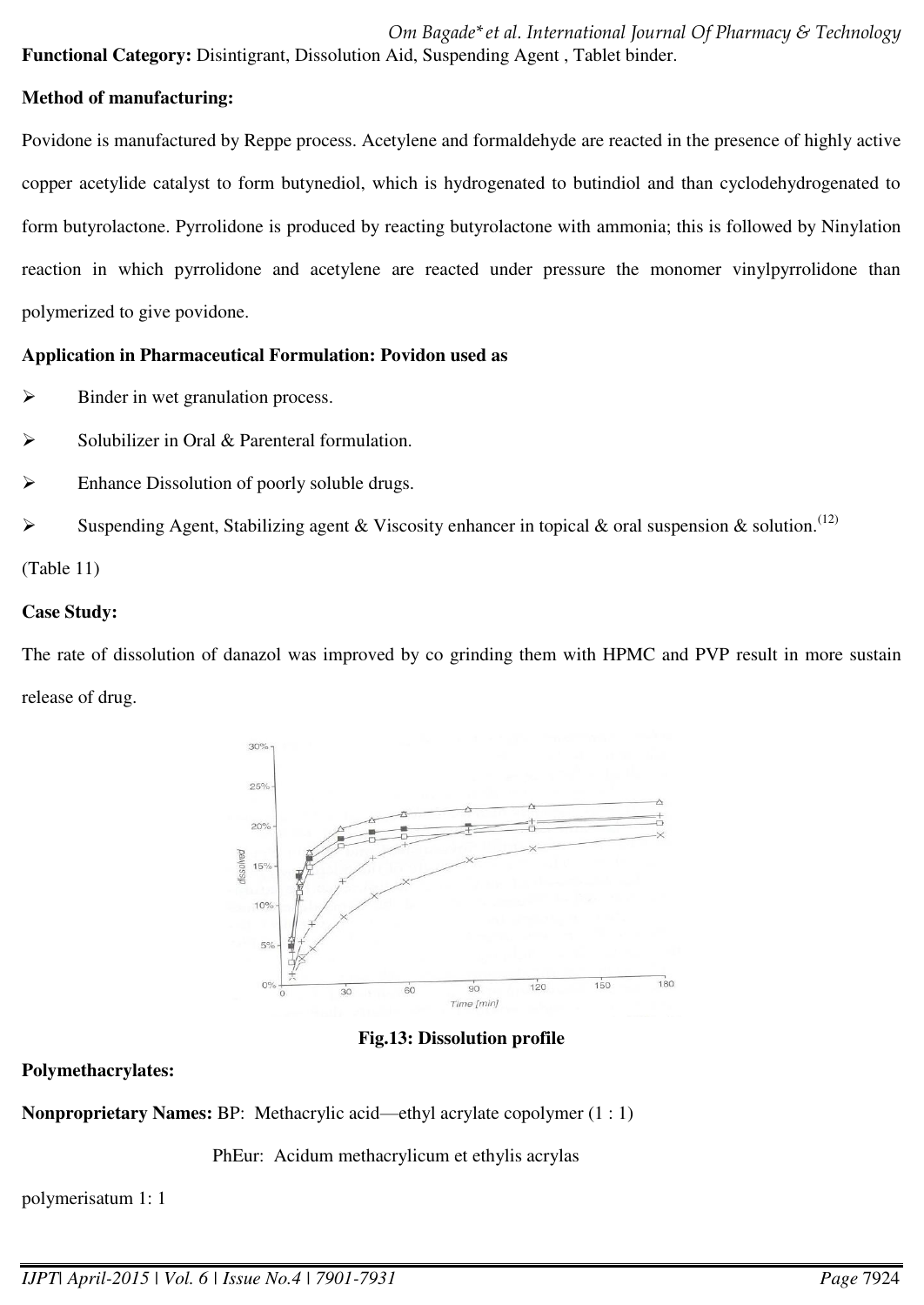*Om Bagade\*et al. International Journal Of Pharmacy & Technology*  USPNF: Ammonio methacrylate copolymer Methacrylic acid copolymer

**Synonyms :** Acryl-EZE; Acryl-EZE MP; Eastacryl 30D; Eudragit; Kollicoat MAE 30 D; Kollicoat MAE 30

DP; polymeric methacrylates Structural Formula

## **Structural Formula**



**Functional Category:** Film former; tablet binder; tablet diluent.

# **Description:**

Polymethacrylates are synthetic cationic and anionic polymers of dimethylaminoethyl methacrylates, methacrylic acid, and methacrylic acid esters in varying ratios.

 Eudragit E 'is cationic polymer based on dimethylamino ethyl methacrylate and other neutral methacrylic acid esters. It is soluble in gastric fluid as well as in weakly acidic buffer solutions (up to pH 5). Eudragit E is available as a 12.5% ready-to-use solution in propanol—acetone (60:40). It is Light yellow in color with the characteristic odor of the solvents.

Eudragit L and S, also referred to as methacrylic acid copolymers in the USPNF 23 monograph, are anionic copolymerization products of methacrylic acid and methyl methacrylate. The ratio of free carboxyl groups to the ester approximately 1: 1 in Eudragit L (Type A) and approximately 1:2 in Eudragit S (Type B). Both polymers are readily soluble in neutral to weakly alkaline conditions (pH 6—7) and form salts with alkalis, thus affording film coats that are resistant to gastric media but soluble in intestinal fluid. Eudragit L-1 00 and Eudragit s-1oo are white freeflowing powders with at least 95% of dry polymers. Eudragit PS 30D is the aqueous dispersion of an anionic copolymer based on methyl acrylate, methyl methacrylate, and methacrylic acid. The ratio of free carboxyl groups to ester groups is approximately 1 : 10. It has been designed for the use in enteric-coated solid-dosage forms and dissolves in aqueous systems at pH >7.

 $\triangleright$  Eudragit RL and Eudragit RS, also referred to as ammonio methacrylate copolymers in the USPNF 23 monograph, are copolymers synthesized from acrylic acid and methacrylic acid esters, with Eudragit RL (Type A)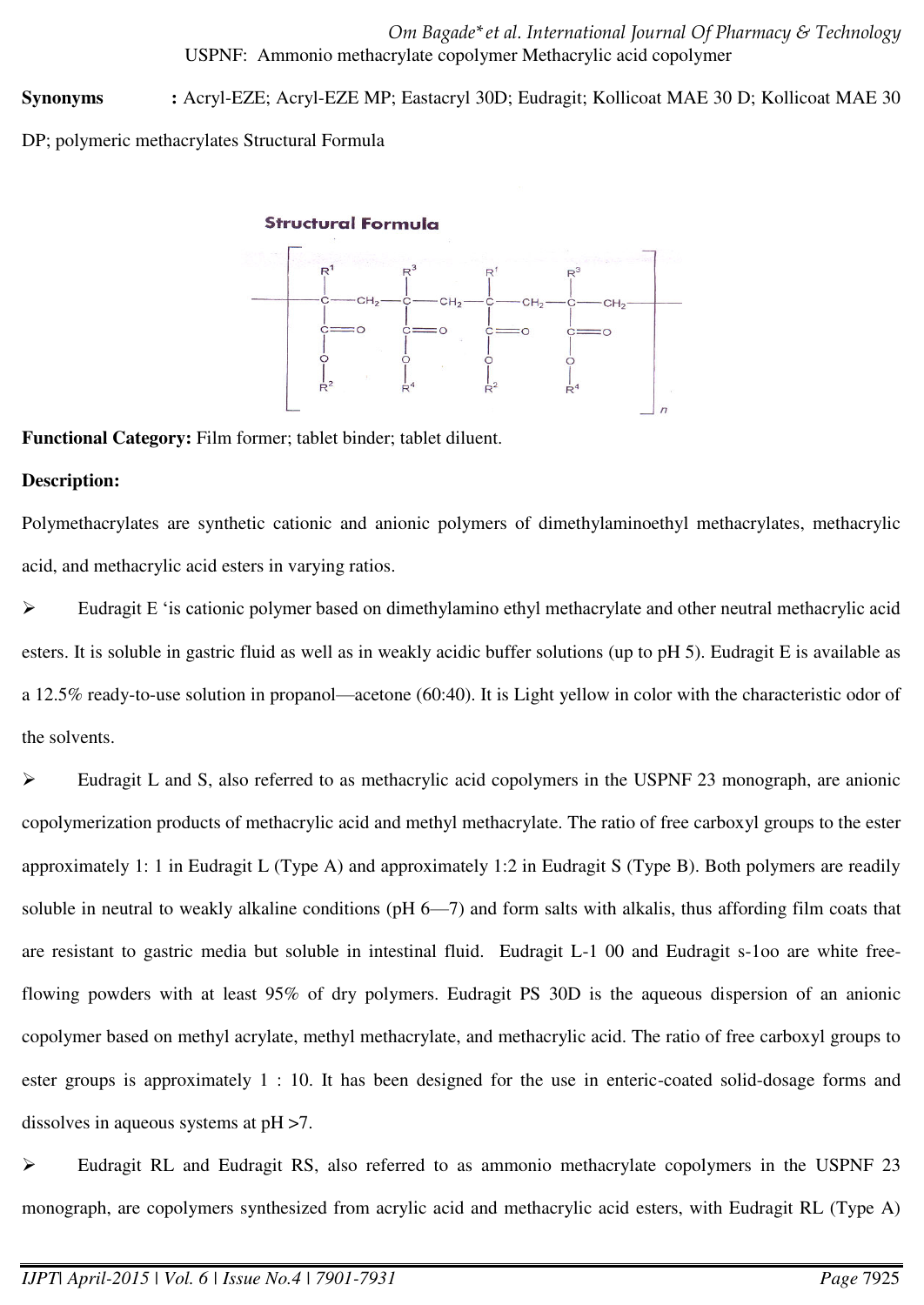having 10% of functional quaternary ammonium groups and Eudragit RS (Type B) having 5% of functional quaternary ammonium groups.

 $\triangleright$  Eudragit RD100 is in the powder form, which can be redispersed in water and used as rapid disintegrating films. The composition for Eudragit RD100 is Eudragit RL100 and carboxymethylcellulose sodium (90: 10).

Eudragit NE 30 D and Eudragit NE 40 D are aqueous dispersions of a neutral copolymer consisting of polymethacrylic acid esters. The dispersions are milky-white liquids of low Viscosity and have a weak aromatic odor. Films prepared from the lacquer swell in water, to which they become permeable. Thus, films produced are insoluble in water, but give PH-independent drug release. $^{(9)}$ 

 Eudragit L 30 D-5S, is an aqueous dispersion of an anionic copolymer based on methacrylic acid and ethyl acrylate. The copolymer corresponds to USPNF 23 methacrylic acid copolymer, Type C. The ratio of free-carboxyl groups to ester groups is 1: 1. Films prepared from the copolymers dissolve above pH 5.5, forming salts with alkalis, thus affording coatings that are insoluble in gastric media but soluble in the small intestine.

 Eastacryl 30D, Kollicoat MAE 30 D, and Kollicoat MAE 30 DP are also aqueous dispersions of the anionic copolymer based on methacrylic acid and ethyl acrylate. The copolymer also corresponds to USPNF 23 methacrylic acid copolymer, Type C. The ratio of free-carboxyl groups to ester groups is 1 : 1. Films prepared from the copolymers dissolve above pH5.5, forming salts with alkalis, thus affording coatings that are insoluble in gastric media, but soluble in the small intestine.

Eudragit L 100-55 (prepared by spray-drying Eudragit L 30 D-55) is a white, free-flowing powder that is redispersible in water to form a latex that has properties similar to those of Eudragit L 30 D-SS.

 Acryl-EZE and Acryl-EZE MP are also commercially available as redispersible powder forms, which are designed for enteric coating of tablets and beads, respectively (Table 12)

### **Applications in Pharmaceutical Formulation:**

- 1. Polymethacrylates are primarily used in oral capsule and tablet formulations as film-coating agents. Depending on the type of polymer used, films of different solubility characteristics can be produced;
- 2. Eudragit E is used as a plain or insulating film former; it is soluble in gastric fluid below pH 5. In contrast.
- 3. Eudragit LS and PS types are used as enteric coating agents because they are resistant to gastric fluid. Different types are available that are soluble at different pH values: e.g. Eudragit L is soluble at  $pH > 6$ ; Eudragit S and PS are soluble at pH> 7.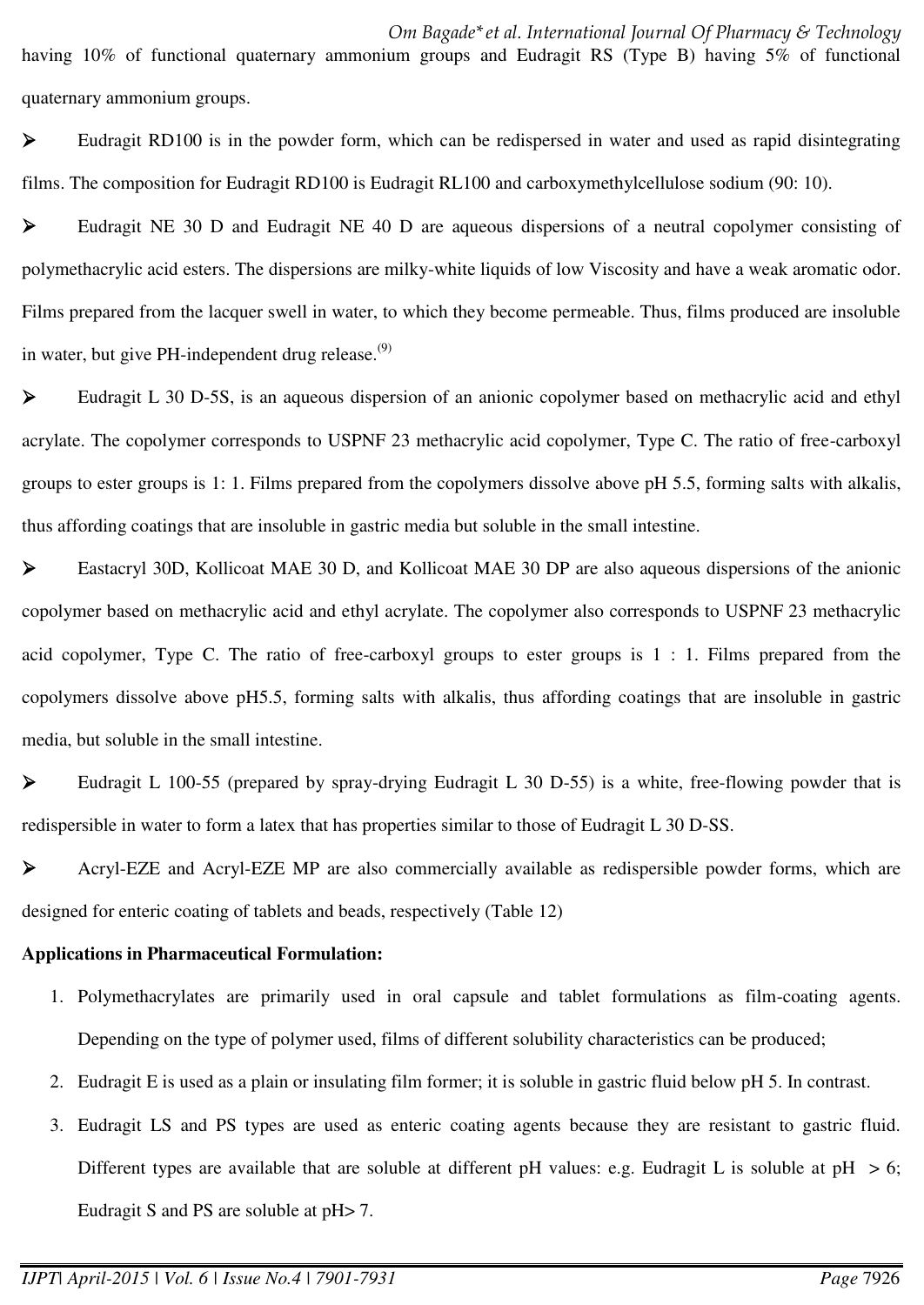- 5. Eudragit L 30 D-SS is used as an enteric coating film former for solid-dosage forms. The coating is resistant to gastric juice but dissolves readily at above pH 5.5.
- 6. Eudragit L 100-55 is an alternative to Eudragit L 30 D-55. It is commercially available as a redispersible powder. Acryl-EZE and Acryl-EZE MP are also commercially available as redispersible powder forms, which are designed for enteric coating of tablets and beads, respectively.
- 7. Eastacryl 30 D, Kollicoat MAE 30 D, and Kollicoat MAE 30 DP, are aqueous dispersions of methacrylic acid—ethyl acrylate copolymers. They are also used as enteric coatings for solid-dosage forms.
- 8. Polymethacrylates are also used as binders in both aqueous and organic wet-granulation processes. Larger quantities (5—20%) of dry polymer are used to control the release of an active substance from a tablet matrix. Solid polymers may be used in direct-compression processes in quantities of 10—50%.
- 9. Polymethacrylate polymers may additionally be used to form the matrix layers of transdermal delivery systems and have also been used to prepare novel gel formulations for rectal administration.

### **Case study:**

Formulation and invitro evaluation of gastric oral floating tablet of glipizide by using HPMC and PVP as polymer in different concentration  $(15-17)$ .

(Table 13)



**Fig.14: Cumparative Drug Release Profile of F1 to F8.**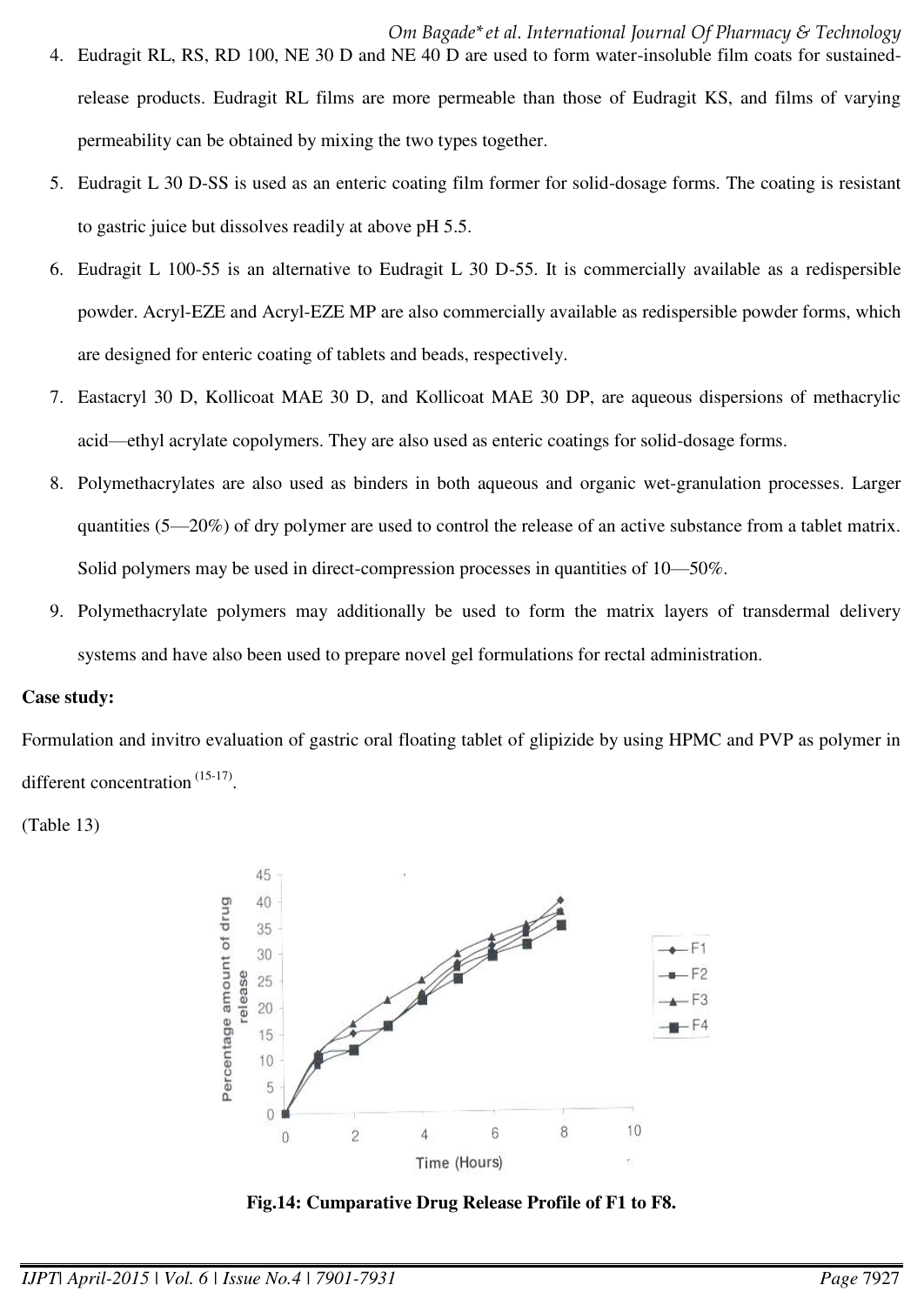## **Dimethicone:**

**Nonproprietary name:** Dimethicone, Dimethiconum

**Synonyms :**Dimethylpolysiloxane; Imethylsilicone fluid; methypolysiloxane

**Empirical formula**  $: [-(CH_3)_2SiO-]n$ 

**Functional Category :** Antifoaming agent, Emollient

**Description :**Dimethicone are clear liquid available in various viscosities

(Table 14)

**Solubility:** Miscible with ethyl acetate, Mineral oil, Toluene; soluble in isopropyl myristate; insoluble in glycerin, water.

# **Method of manufacturing:**

Dimethicone is poly(dimethyl siloxane ) obtained by hydrolysis and polycondensation of dichlorodimethyl silane and clorotrimethyl silane. The hydrolysis product contain active silanol group through which condensation polymerization proceed. by varying the proportion of chlorotrimethyl silane which act as chain terminator silicones of varying molecular weight may be prepared.

# **Application in pharmaceutical formulation:**

- Dimethicone of various viscosities are widely used in cosmetics and pharmaceutical prepration .
- $\triangleright$  In topical o/w emulsion dimethicone is added to the oil phase as an antifoaming agent.
- $\triangleright$  Dimethicone is hydrophobic and is widely used in topical barrier prepration<sup>(12)</sup>.

## **Table-10: Uses of Poly vinyl alcohol in different concentration.**

| Uses                                | Conc. in $%$  |
|-------------------------------------|---------------|
| Emulsifying agent                   | 0.5           |
| Ophthalmic formulation              | $0.25 - 3.00$ |
| Topical lotion as stabilizing agent | 2.5           |

### **Table-11: Uses of Povidon.**

| Uses                                   | Concentration $(\%)$ |
|----------------------------------------|----------------------|
| Carrier for drug                       | $10 - 20$            |
| Dispersing Agent                       | Up to $5$            |
| Eye drops as sustain releasing agent   | $2 - 10$             |
| <b>Suspending Agents</b>               | Up to $5$            |
| Tablet Binder/Diluents & Coating Agent | $0.5 - 5$            |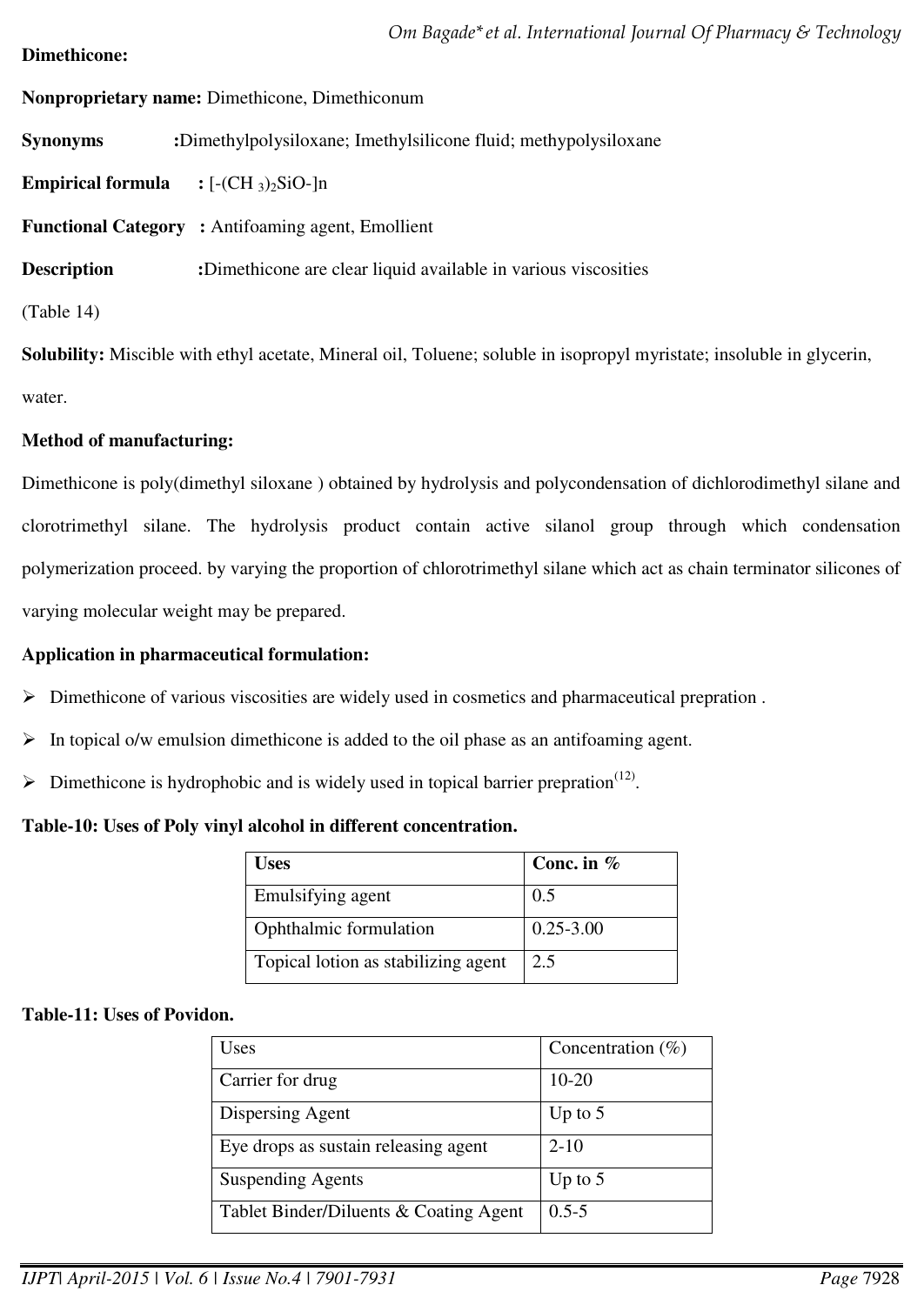# **Table-12: Typical Properties**

| Acid value:   | 300-330 for Eudragit L 12.5, L 12.5 P, L 100, L 30 D-SS, L |
|---------------|------------------------------------------------------------|
|               | 100-55, Eastacryl 30D, Kollicoat MAE 30 D, and Kollicoat   |
|               | DP180-200for<br><b>MAE 30</b>                              |
| Alkali value: | 162—198 for Eudragit E 12.5 and E 100;                     |
|               | 23.9—32.3 for Eudragit RL 12.5, RL 100, and RL P0;         |
|               | 27.5–31.7 for Eudragit RL 30D;                             |
|               | 12.1—18.3 for Eudragit RS 12.5, RS 100, and RS P0;         |
|               | $16.5 - 22.3$ for Eudragit RS 30D.                         |

# **Density:**

| Density (bulk):   | $0.390$ g1cm <sup>3</sup>                                      |
|-------------------|----------------------------------------------------------------|
|                   |                                                                |
| Density (tapped): | 0.424 $g/cm^3$                                                 |
|                   |                                                                |
| Density (true):   | $0.811 - 0.821$ g/cm <sup>3</sup> for Eudragit E;              |
|                   | 0.83—0.85 g/cm <sup>3</sup> for Eudragit L, S 12.5 and 12.5    |
|                   | $1.058 - 1.068$ g1cm <sup>3</sup> for Eudragit FS 30D;         |
|                   | 0.831—0.852g1cm <sup>3</sup> for Eudragit L, S 100;            |
|                   | 1.062—1.072g/cm <sup>3</sup> for Eudragit L 30 D-55;           |
|                   | 0.821—0.841 g/cm <sup>3</sup> for Eudragit L 100-55;           |
|                   | $0.816 - 0.836g1 \text{cm}^3$ for Eudragit RL and RS 12.5;     |
|                   | $0.816 - 0.836g1 \text{cm}^3$ for Eudragit RL and RS P0;       |
|                   | $1.047 - 1.057$ g/cm <sup>3</sup> for Eudragit RL and RS 30 D; |
|                   | $1.037 - 1.047$ g1cm <sup>3</sup> for Eudragit NE 30D          |

# **Table-13: Concentration of polymers.**

| <b>Polymer</b>  | F1 | F2 | F3 | F4 |
|-----------------|----|----|----|----|
| $HPMC$ (mg)     | 30 | 40 | 20 | 30 |
| $PVP$ (mg)      | 10 | 10 | 10 | 10 |
| Eudragit Rs 100 |    |    | 10 | 10 |

# **Table -14: Typical properties.**

| Sr.No. | Properties | Units         |
|--------|------------|---------------|
|        | Acid value | $< \!\! 0.01$ |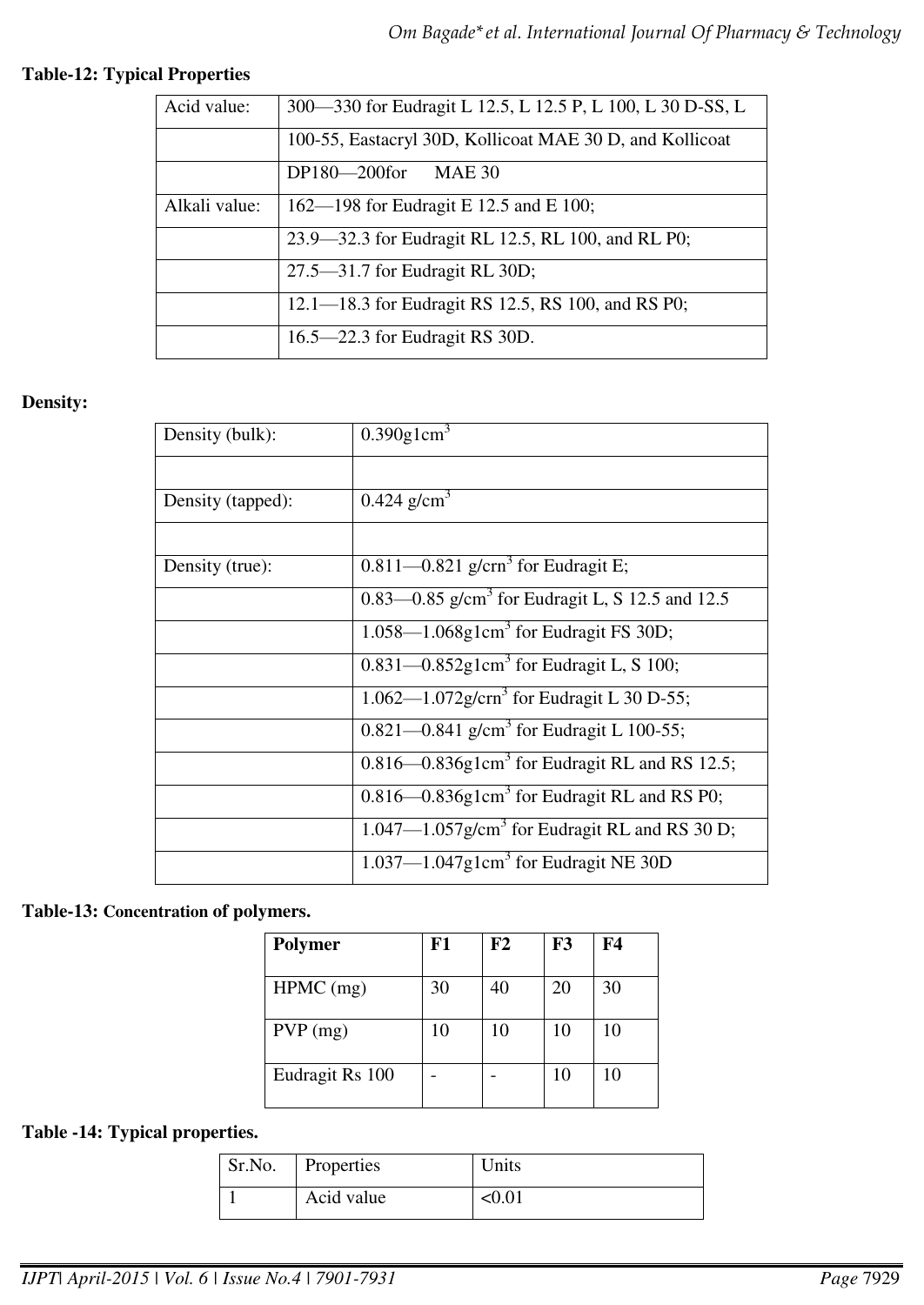|                     | Om Duxuut ti ul. mittruutonut journut Of     |
|---------------------|----------------------------------------------|
| Density             | 0.94-0.98g/cm <sup>3</sup> at $25^{\circ}$ C |
| Refractive index    | 1.401-1.405                                  |
| Kinematic viscosity | $20-1300$ mm $2/s$                           |
| Viscosity           | 20-30000mm <sup>2</sup> /s                   |

*Om Bagade\*et al. International Journal Of Pharmacy & Technology* 

## **Conclusion**

A number of substances both biodegradable as well as non biodegradable have been investigated for the preparations and also act as building blocks. These materials include the polymers of synthetic or natural origin and also modify natural substances examples like methyl methacrylate, acrolein, gelatin, starch etc. The non biodegradable polymers are not degraded in human body but they are excreted from body as in original form. These polymers are now used widely in number of preparation such as sustain release, enteric coating, film coating, blackening layer which lay down the standards to widen its role in novel drug delivery system.

### **References**

- 1. Heller J., Fundamentals of polymer science. Inn: Robinson JR, Lee VHL editors. Controlled Drug Delivery: Fundamental and application, 1987,  $2<sup>nd</sup>$  ed., 140-169.
- 2. http://faculty.uscupstate.edu/llever/Polymer%20Resources/Classification.htm
- 3. Kim Cheerng Ju., Polymer synthesis, Advanced Pharmaceutics, 409-460.
- 4. Lachman L., Sustain release dosage Form, Theory and Practice of Industrial Pharmacy, 3<sup>th</sup> ed., 453.
- 5. Vchegbu. J.F. and Schatziein A.G., Polymer characterization techniques, Polymer in drug delivery, Taylor and Francis, 23-34.
- 6. Toyoichi T., Dynamic light scattering, Experimental Method in Polymer Science, 2000, 13-14.
- 7. http://faculty.uscupstate.edu/llever/Polymer%20Resources/Classification.htm.
- 8. Hillery A.M. and Andrew W., Rate control in drug delivery and targeting, Drug delivery and targeting, Taylor and Francis, 88-98.
- 9. Bankar G.S. and Rhodes C.T., Sustain and controlled release drug delivery System, Modern Pharmaceutics, 21, 501.
- 10. Chien Yie W., Conept and Controlled Design For The Rate controlled drug delivery, Novel Drug Delivery System, 1992, 50, 2<sup>nd</sup> ed, 8.
- 11. Wise Donald L, Drug release from swelling controlled system, Handbook of Pharmaceutical Controlled Release Technology, 2000, 186.